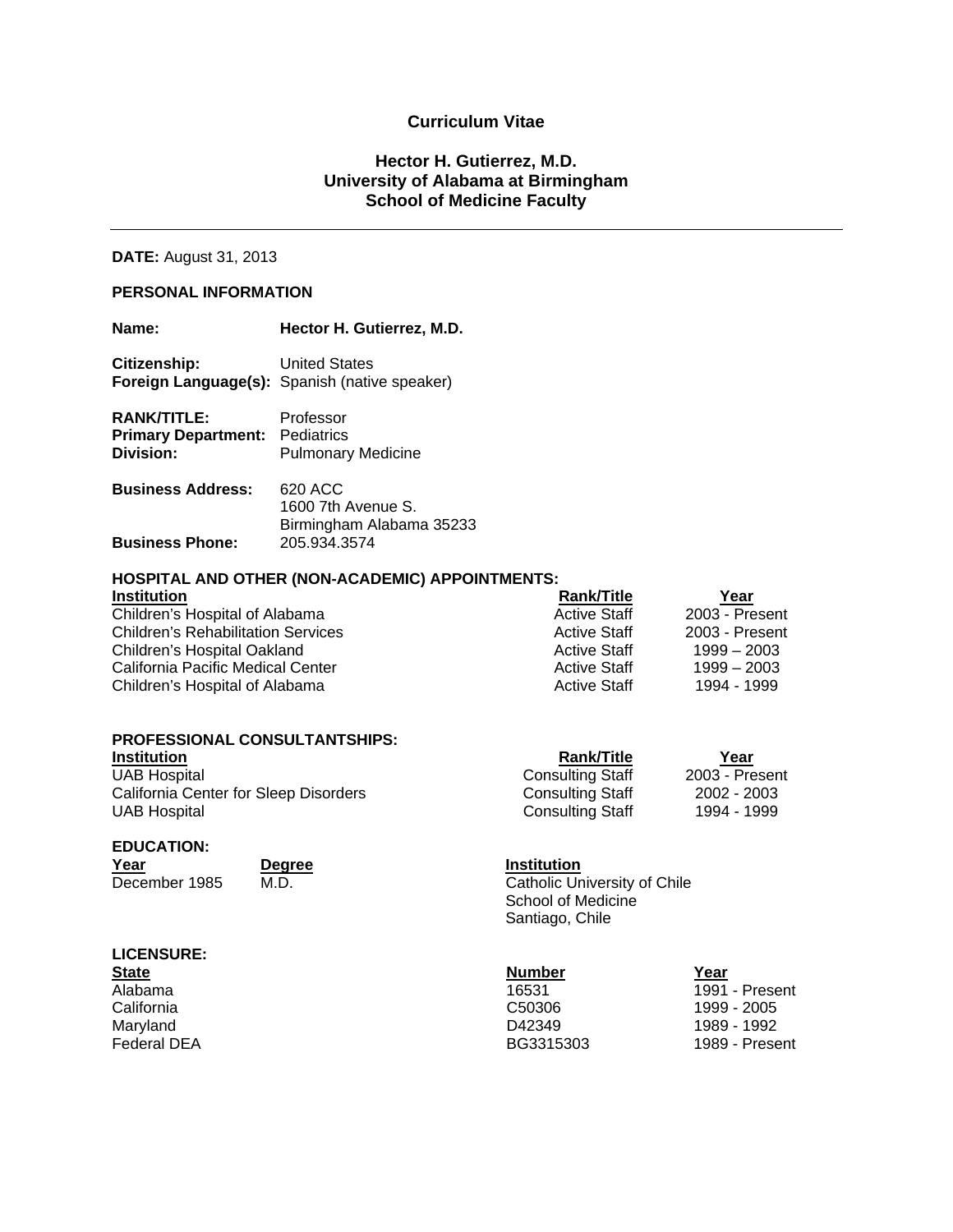| <b>BOARD CERTIFICATIONS:</b><br><b>Licensing Board</b><br><b>American Board of Pediatrics</b><br>Pediatrics |                                                                                  | <b>Number</b><br>46745                                           | Year<br>1991, 1998.                                |
|-------------------------------------------------------------------------------------------------------------|----------------------------------------------------------------------------------|------------------------------------------------------------------|----------------------------------------------------|
| <b>American Board of Pediatrics</b><br>Sub-Board Pediatric Pulmonology                                      |                                                                                  | 00406                                                            | 1994, 2001, 2008                                   |
| <b>POSTDOCTORAL TRAINING:</b>                                                                               |                                                                                  |                                                                  |                                                    |
| Year                                                                                                        | <b>Degree</b>                                                                    | Institution                                                      |                                                    |
| $1986 - 1989$                                                                                               | Pediatric Residency                                                              | Santiago, Chile                                                  | Catholic University of Chile Medical School        |
| 1989 - 1991                                                                                                 | <b>Pediatric Residency</b>                                                       | University of Maryland Medical System<br>Baltimore, Maryland     |                                                    |
| $1991 - 1994$                                                                                               | Pediatric Pulmonology<br>Fellowship                                              | University of Alabama at Birmingham<br>Birmingham, Alabama       |                                                    |
| <b>PROFESSIONAL TRAINING:</b>                                                                               |                                                                                  |                                                                  |                                                    |
| Year<br>Jul 2004 - Jun 2005                                                                                 | <b>Program</b><br>Learning and Leadership<br>Collaborative II                    | Institution<br><b>Cystic Fibrosis Foundation</b>                 |                                                    |
| Jan 2008 - Apr 2008                                                                                         | <b>Advanced Training Program:</b><br><b>Health Care Delivery</b><br>Improvement. | Intermountain Healthcare<br>Brent James, MD, Director            |                                                    |
| Oct 2010 - May 2011                                                                                         | Healthcare Leadership<br>Academy                                                 | University of Alabama at Birmingham<br>School of Medicine        |                                                    |
| Mar 2011 - Dec 2011                                                                                         | Leadership Development<br>Institute: Reaching for<br>Excellence                  | University of Alabama at Birmingham<br><b>School of Medicine</b> |                                                    |
| Jul 2012 - Jun 2013                                                                                         | Leadership of Health Care<br>Quality and Improvement<br>Development Program      | Practice & Cystic Fibrosis Foundation                            | Dartmouth Institute for Health Policy and Clinical |

### **OTHER CERTIFICATIONS:**

Basic Life Support Pediatric Advanced Life Support

### **ACADEMIC APPOINTMENTS:**

| Year               | <b>Rank/Title</b>   | <b>Institution</b>                           |
|--------------------|---------------------|----------------------------------------------|
| Oct 2008 - Present | Professor           | Pulmonary Division, Department of Pediatrics |
|                    |                     | UAB School of Medicine, Birmingham, Alabama  |
| May 2008 - Present | Scientist           | <b>Gregory Fleming James</b>                 |
|                    |                     | <b>Cystic Fibrosis Research Center</b>       |
|                    |                     | UAB School of Medicine, Birmingham, Alabama  |
| Apr 2006 - Present | Associate Scientist | Center for Outcomes & Effectiveness Research |
|                    |                     | & Education                                  |
|                    |                     | UAB School of Medicine, Birmingham, Alabama  |
| Dec 2005 - Present | Associate Scientist | Minority Health and Research Center          |
|                    |                     | UAB School of Medicine, Birmingham, Alabama  |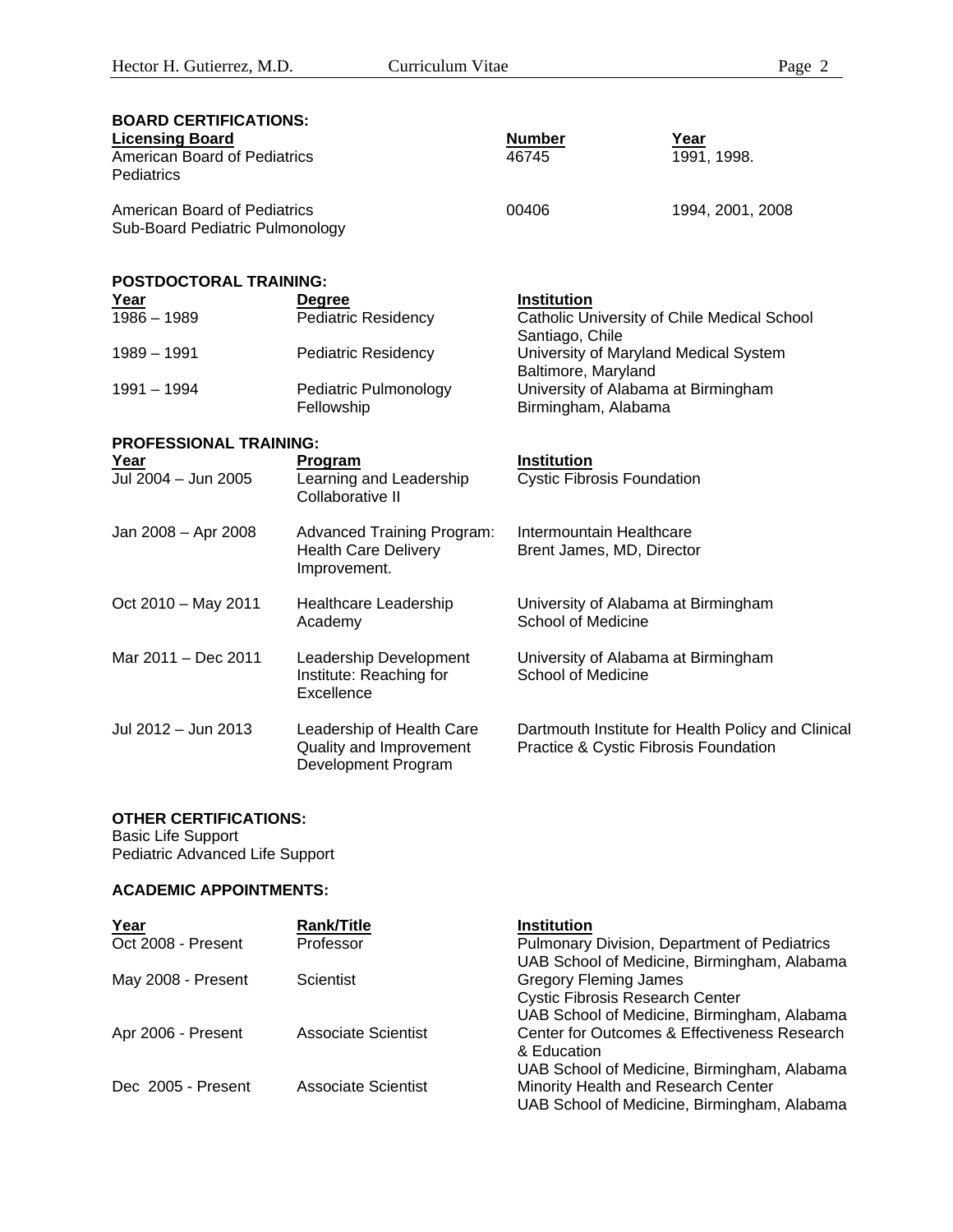| Mar 2004 - Present  | Director                            | <b>UAB/CHS Cystic Fibrosis Center</b><br>UAB School of Medicine, Birmingham, Alabama                                                       |
|---------------------|-------------------------------------|--------------------------------------------------------------------------------------------------------------------------------------------|
| Aug 2003 - Sep 2008 | Associate Professor                 | Pulmonary Division, Department of Pediatrics<br>UAB School of Medicine, Birmingham, Alabama                                                |
| Oct 1999 - Aug 2003 | <b>Assistant Research Scientist</b> | Children's Hospital Research Institute,<br>Oakland, California                                                                             |
| Nov 1995 - Sep 1999 | <b>Assistant Professor</b>          | Pulmonary Division, Department of Pediatrics                                                                                               |
| Jul 1994 - Oct 1995 | Instructor                          | UAB School of Medicine, Birmingham, Alabama<br>Pulmonary Division, Department of Pediatrics<br>UAB School of Medicine, Birmingham, Alabama |

### **AWARDS/HONORS:**

- 1994 Parker B. Francis Pulmonary Research Fellow, Parker B. Francis Foundation
- 1994 Finalist, Visiting Scholar Award, Center for International Programs, University of Alabama at Birmingham, Birmingham, AL.
- 2002 Outstanding Research Presentation, 2002 Research Symposium, Children's Hospital Oakland Research Institute (CHORI), Oakland, CA
- 2007 2012 Best Doctors<sup>®</sup> in America (peer-reviewed listing)
- 2009 Commendation for work improving care for patients at the UAB/CHS Cystic Fibrosis Center. American Board of Pediatrics
- 2009 UAB/CHS Cystic Fibrosis Center: Recipient of the 2009 Cystic Fibrosis Foundation's Quality Care Award: *Recognizing Outstanding QI Processes and Accomplishments*. Cystic Fibrosis Foundation.
- 2009 Children's Health System. Quality Improvement Award
- 2011 Holder of the *Raymond K. Lyrene* Endowed Chair in Pediatric Pulmonary Medicine, Children's Hospital of Alabama and the University of Alabama at Birmingham.
- 2012 Quality Improvement Mentorship Award for the Chapter Quality Network (CQN). American Academy of Pediatrics –Alabama Chapter.

### **PROFESSIONAL SOCIETIES:**

- American Thoracic Society (Active member: a) Pediatric and b) Respiratory Cell-Molecular Biology [RCMB] Assemblies)
- American Academy of Pediatrics –Alabama Chapter

### **COUNCILS AND COMMITTEES:**  $\frac{\text{Year}}{\text{Year}}$  Physician Champion, Solutions for Patient Safety/Ohio Collaborative: Readmissions –Hospital Acquired Conditions; Children's of Alabama 2013 Coach, Continuous Quality Network (CQN) Asthma Pilot. American Academy of Pediatrics –Alabama Chapter 2011 - Present • Reviewer, Chile's National Council of Science and Technology –CONICYT 2010 - Present • Member, Center Committee, Cystic Fibrosis Foundation (CFF) 2010 - Present • Member, Quality Improvement Council, Children's Hospital 2009 - Present • Director of Medical Quality, Children's Hospital 2009 - Present • Member, Pulmonary Therapies Committee, CFF 2008 - Present • Member, Newborn Screening Special Interest Group, CFF <br>• Member, Advisory Board, Laps for CF Foundation, Birmingham AL 2007 - Present • Member, Advisory Board, Laps for CF Foundation, Birmingham AL • Member, Data Safety Monitoring Board, CFF 2006 - Present Member, Alabama Newborn Screening Advisory Committee 2006 - Present State of Alabama Department of Public Health (ADPH) • Chair, Subcommittee on Cystic Fibrosis Alabama Newborn Screening 2006 - Present Advisory Committee, ADPH • Member, Steering Committee, EPIC Clinical and Observational Trial, CFF 2004 - 2010 • Member, Board of Directors, CFF, Alabama Chapter 2004 - 2004 - 2008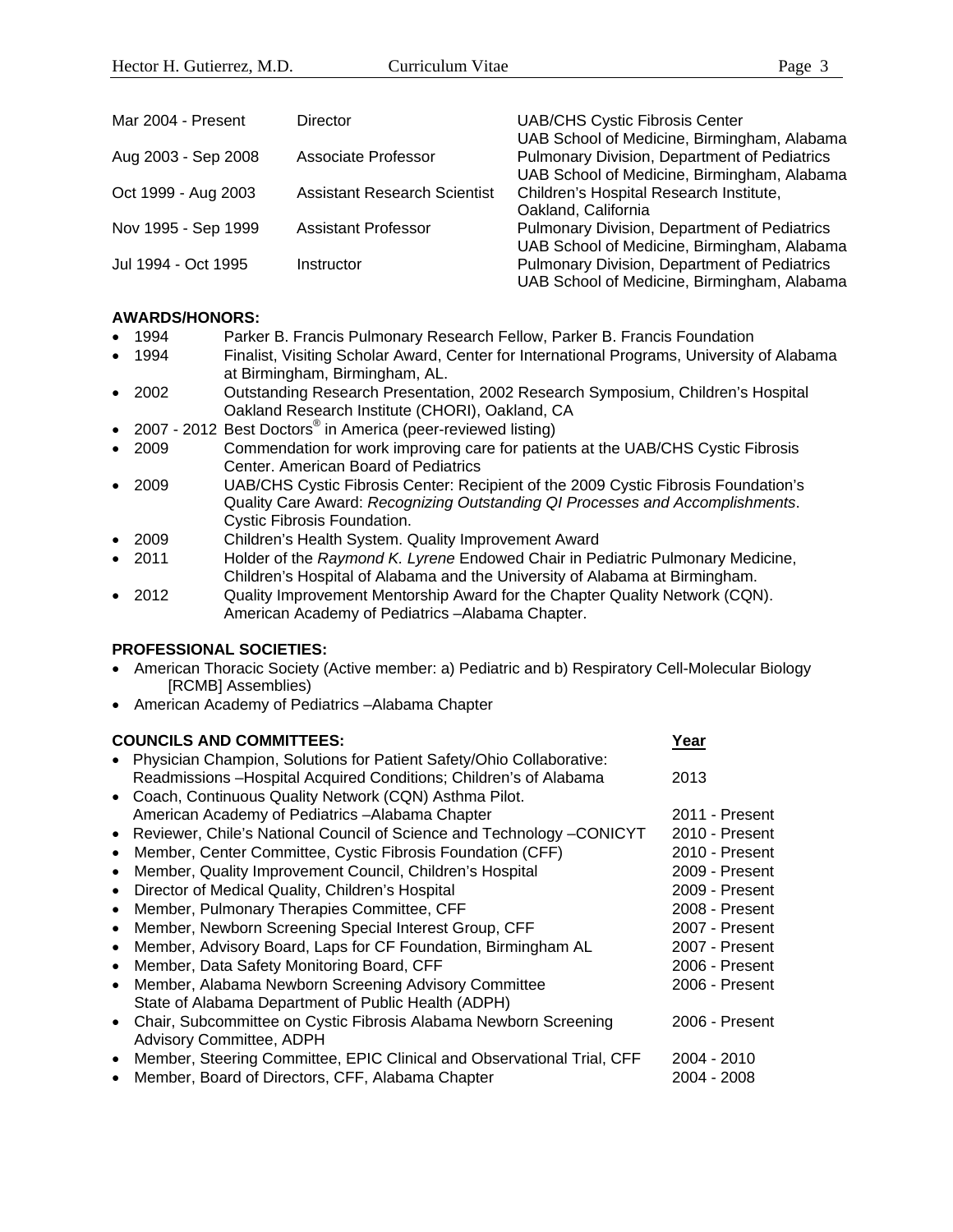| UNIVERSITY ACTIVITIES:                                                                                          | Year           |
|-----------------------------------------------------------------------------------------------------------------|----------------|
| Chief, Division of Pediatric Pulmonary Medicine, UAB<br>$\bullet$                                               | 2011- Present  |
| Director, UAB Cystic Fibrosis Center<br>$\bullet$                                                               | 2004 - Present |
| <b>Resident Advisor, UAB Pediatrics</b><br>$\bullet$                                                            | 2006 - Present |
| Mentor, "Manos Juntas", Hispanic Mentoring Program for Undergraduate<br>$\bullet$<br>Students, UAB.             | 2005 - Present |
| Member, EHR Committee. Department of Pediatrics, UAB<br>$\bullet$                                               | 2007 - 2008    |
| Preceptor, Professional Enrichment Program (PEP) Department of<br>$\bullet$                                     |                |
| Undergraduate Medical Education-UAB School of Medicine                                                          | 2007 - 2008    |
| Preceptor, Introduction to Clinical Medicine 1 (ICM1)<br>$\bullet$                                              | 2005           |
| <b>Residency Review Committee, UAB Pediatrics</b><br>$\bullet$                                                  | 2003 - 2008    |
| Member, Antimicrobial Utilization Review Committee, Children's Hospital<br>$\bullet$                            | 2004 - 2008    |
| Director, UAB Pediatric Pulmonology Fellowship Program<br>$\bullet$                                             | 2003 - 2009    |
| Member, Graduate Medical Education Committee,<br>$\bullet$<br>Children's Hospital Oakland                       | 2000 - 2003    |
| Attending Physician, Pediatric Pulmonary Inpatient and Consult Service<br>$\bullet$<br>(eight weeks/year)       | 2003 - Present |
| Attending Physician, Pediatric Pulmonary Care Clinic<br>$\bullet$<br>(two half-days/week)                       | 2003 - Present |
| Attending Physician Pediatric Pulmonary Inpatient Nurse Practitioner<br>$\bullet$                               | 2003 - Present |
| Service                                                                                                         |                |
| (two month/year)                                                                                                |                |
| Attending Physician, Pediatric Cystic Fibrosis Clinic, Children's Hospital<br>$\bullet$<br>(two half-days/week) | 2003 - Present |
| Attending Physician, Pediatric Sleep Disorder Center<br>$\bullet$                                               | 2003 - Present |
| (three months/year)                                                                                             |                |
| <b>Nurse Practitioner Collaborative Practice</b><br>$\bullet$                                                   | 2003 - Present |
| LaCrecia Britton, RN, CPNP                                                                                      |                |
| <b>Nurse Practitioner Collaborative Practice</b><br>$\bullet$                                                   | 2003 - Present |
| Theresa Rodgers, RN, CPNP                                                                                       |                |

### **EDITORIAL BOARD MEMBERSHIPS: Ad hoc Reviewer**

- American Journal of Physiology-Lung Cell and Molecular Physiology
- American Journal of Respiratory Cell and Molecular Biology
- Chest
- Journal of Cystic Fibrosis
- Pediatrics
- Pediatric Allergy, Immunology, and Pulmonology
- Pediatric Pulmonology

### **MAJOR RESEARCH INTERESTS**

*My research objectives are to implement and investigate quality improvement, outcome measurement and management of both clinical and non-clinical processes. I use cystic fibrosis care as a model to improve the quality and value of clinical care, which ultimately results in longer survival.*

### **TEACHING EXPERIENCE:**

### **Teaching Lectures:**

- Beta-2 Agonists. Pharmacology and Actions. Pediatric Pulmonary and Critical Care Division Conference Series. UAB Department of Pediatrics. The Children's Hospital Birmingham, AL. January 12, 1992.
- Tuberculosis. Noon Conference for Pediatric House staff, UAB Department of Pediatrics. The Children's Hospital Birmingham, AL. June 1, 1992.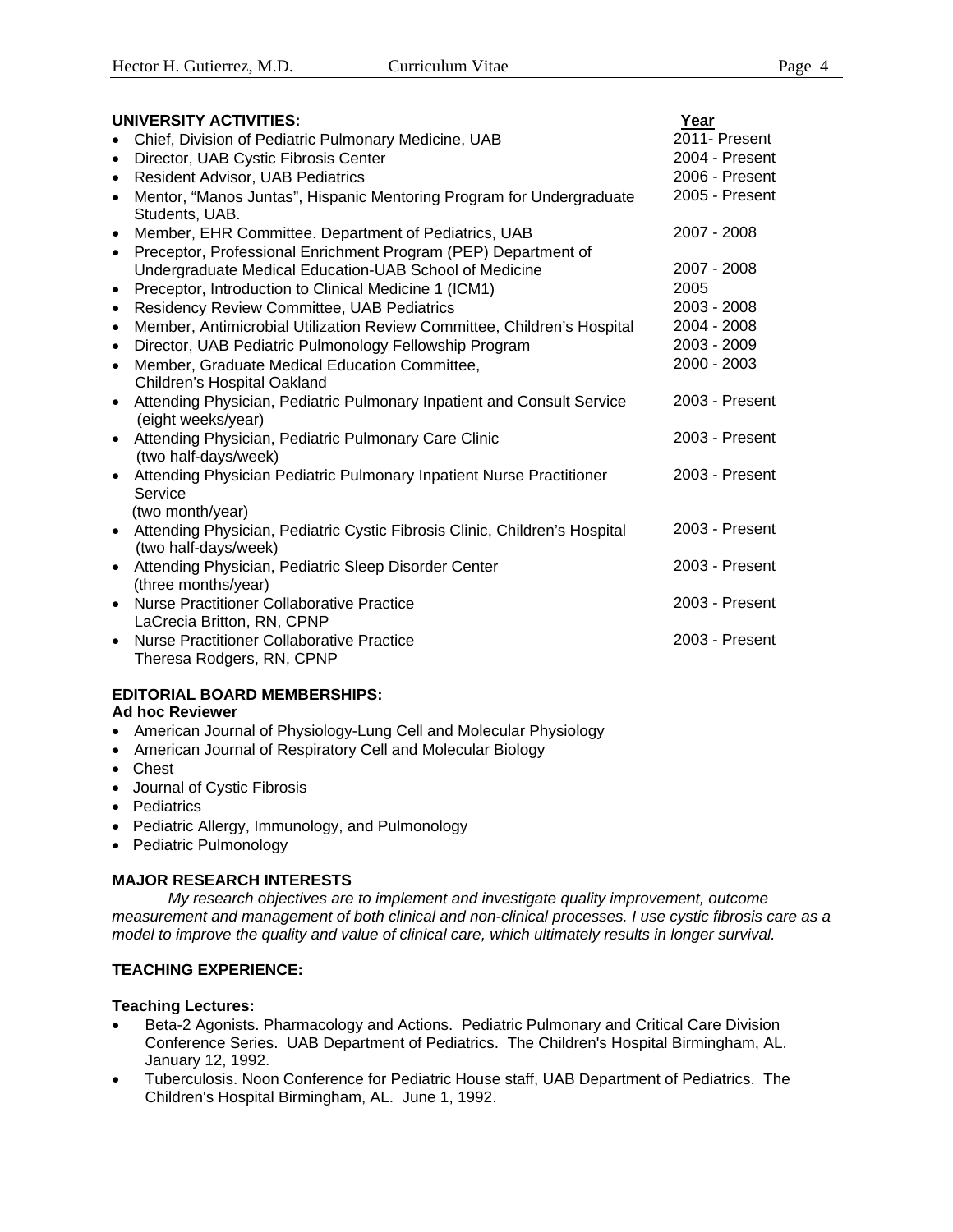- Cor Pulmonale. Pediatric Pulmonary and Critical Care Division Conference Series, UAB Department of Pediatrics. The Children's Hospital Birmingham, AL. September, 1992.
- Upper and Lower Respiratory Infections. Conference to Graduate Students at the Pediatric Pulmonary Center, UAB Department of Pediatrics. The Children's Hospital Birmingham, AL. March, 1992 and April 1993.
- Cardiopulmonary Anatomy. Conference to Graduate Students at the Pediatric Pulmonary Center, UAB Department of Pediatrics. The Children's Hospital Birmingham, AL. October 20, 1993.
- Complications of Pneumonias. Noon Conference for Pediatric House staff, UAB Department of Pediatrics. The Children's Hospital Birmingham, AL. January 5, 1994.
- Unusual Pulmonary Diseases. Conference to Graduate Students at the Pediatric Pulmonary Center, UAB Department of Pediatrics. The Children's Hospital Birmingham, AL. March 9, 1994.
- Cytokines. Tutorial class to Graduate Students. UAB Department of Anesthesiology, Research Division. March 18, 1994.
- Update in Pediatric Tuberculosis. Noon Conference for Pediatric House staff, UAB Department of Pediatrics. The Children's Hospital Birmingham, AL. June 8, 1994.
- Ventilatory Failure. Update 1994. Pediatric Pulmonary and Critical Care Division Conference Series, UAB Department of Pediatrics. The Children's Hospital Birmingham, AL. August 24, 1994.
- Complication of Bacterial Pneumonias. Noon Conference for Pediatric House staff, UAB Department of Pediatrics. The Children's Hospital Birmingham, AL. November 2, 1994.
- Chronic Respiratory Diseases. Conference to Graduate Students at the Pediatric Pulmonary Center, UAB Department of Pediatrics. The Children's Hospital Birmingham, AL. November 11, 1994.
- Controversies in Pediatric Asthma: Inhaled Steroids. Pediatric Pulmonary and Critical Care Division Conference Series, UAB Department of Pediatrics. The Children's Hospital Birmingham, AL. February 23, 1995.
- Role of nitric oxide in apoptosis in the lung. Journal Club Meeting. UAB Department of Anesthesiology, Research Division. October, 1995.
- Bronchoalveolar Lavage. Pediatric Pulmonary and Critical Care Division Conference Series, UAB Department of Pediatrics. The Children's Hospital Birmingham, AL. February 28, 1996.
- Bronchopulmonary Dysplasia. Noon Conference for Pediatric House staff, UAB Department of Pediatrics. The Children's Hospital Birmingham, AL. June 5, 1996.
- Bone Marrow Transplantation and the Lung. Pediatric Pulmonary Division, State of the Art Series. UAB Department of Pediatrics. The Children's Hospital Birmingham, AL. April 30, 1997.
- Bronchoscopy in Pediatrics. Noon Conference for Pediatric House staff, UAB Department of Pediatrics. The Children's Hospital Birmingham, AL. May 7, 1997.
- Medical Aspects of Asthma. Conference to Graduate Students at the Pediatric Pulmonary Center, UAB Department of Pediatrics. The Children's Hospital Birmingham, AL. October 10, 1997.
- Bronchoscopic Diagnosis of Bacterial Pneumonia: BAL vs. PSB. Pediatric Pulmonary Division, State of the Art Series. UAB Department of Pediatrics. The Children's Hospital Birmingham, AL. March 18,1998.
- Nitric oxide and the alveolar epithelium. Child Health Investigative Forum. UAB Department of Pediatrics. March 6, 1998.
- Allergic Bronchopulmonary Aspergillosis in Cystic Fibrosis. Pediatric Pulmonary Division, State of the Art Series. UAB Department of Pediatrics. The Children's Hospital Birmingham, AL. November 24, 1998.
- Basics on Ventilators. Noon Conference for Pediatric House staff, UAB Department of Pediatrics. The Children's Hospital Birmingham, AL. February 3, 1999.
- Cystic Fibrosis. Noon Conference for Pediatric House staff, Children's Hospital Oakland, Oakland, CA. November 9, 1999.
- Basics on Ventilators. Noon Conference for Pediatric House staff, Children's Hospital Oakland, Oakland, CA. December 14, 1999.
- Interpretation of Pulmonary Function Tests. Noon Conference for Pediatric House staff, Children's Hospital Oakland, Oakland, CA. September 12, 2000.
- SIDS and ALTEs. Noon Conference for Pediatric House staff, Children's Hospital Oakland, Oakland, CA. April 10, 2001.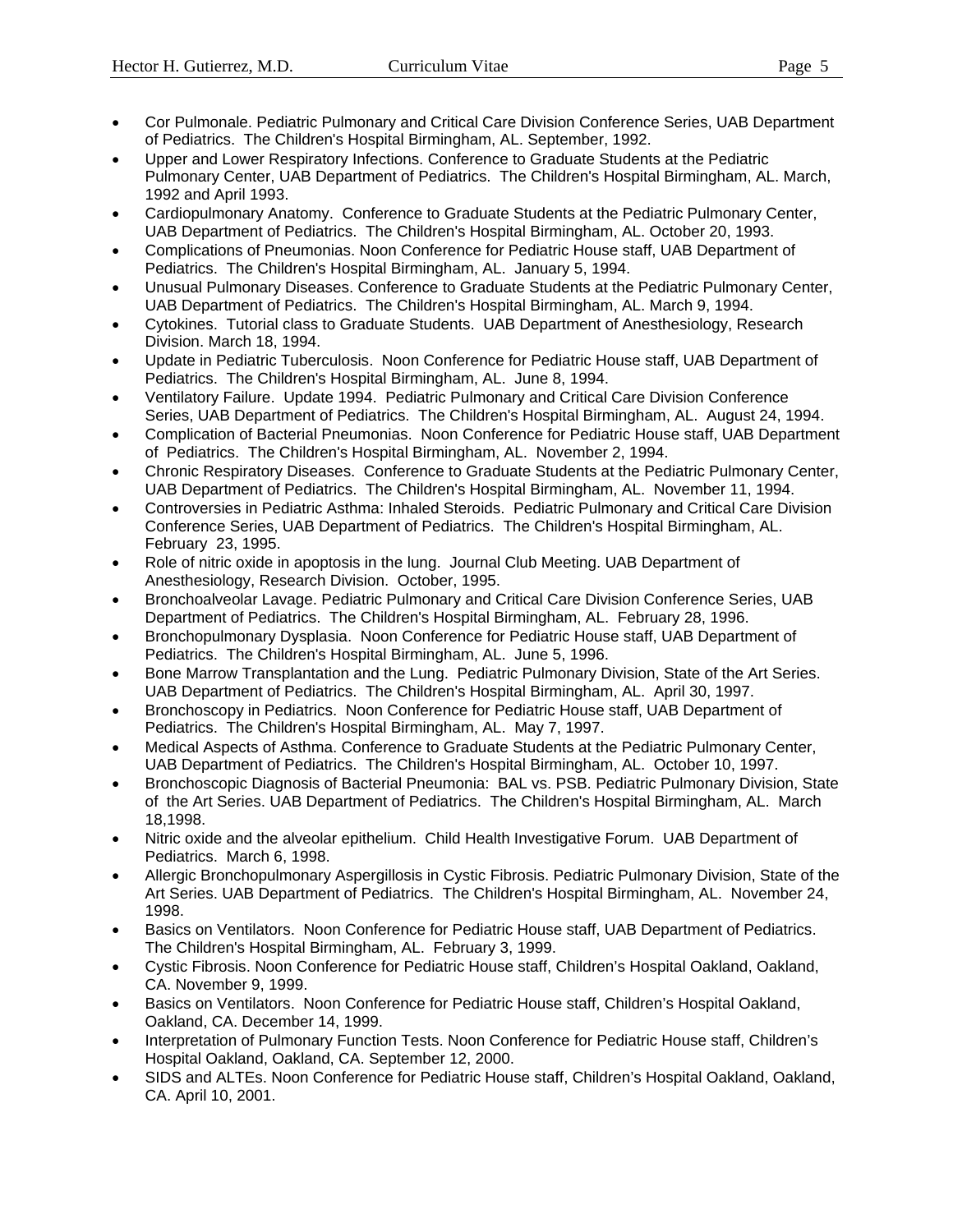- Acute Life Threatening Events. Noon Conference for Pediatric House staff, Children's Hospital Oakland, Oakland, CA. September 8, 2001.
- Acute Lung Injury. Noon Conference for Pediatric House staff, Children's Hospital Oakland, Oakland, CA. April 19, 2002.
- Aspirative syndromes. Noon Conference for Pediatric House staff, Children's Hospital Oakland, Oakland, CA. October 1, 2002.
- Asthma, 2002 Guidelines. Kaiser Permanente Pediatric Conferences Series. Oakland, CA August 13, 2002.
- The Snoring Child. Noon Conference for Pediatric House staff, Children's Hospital Oakland, Oakland, CA. April 28, 2003.
- Cystic Fibrosis Care Center Update approach to QI. Pediatric Pulmonary Center (PPC), lecture to PPC trainees. February 21, 2007.
- Cystic Fibrosis. Ongoing Lecture to Third Year Medical Students. UAB School of Medicine. Birmingham, AL Monthly 2004 – Present.
- Healthcare in Chile. Lecture to Graduate Students, UAB School of Public Health. February 19, 2010.
- Global Health –The Chile Case. Lecture to Graduate Students, UAB School of Public Health. February 17, 2011.

### **Resident Education:**

- Resident Advisor, Paul Scalici MD (Pediatrics), 2006 2009
- Resident Advisor, Diego Lara, MD (Pediatrics), 2008 2011

### **Ph.D. Candidate mentorship and Committees:**

- Kimberly Guion, UAB, Doctoral Candidate in Medical/Clinical Psychology (PhD Dissertation Committee Member) August 2007- January 2009. The Influence of Parent Attributional Style, Coping, and Family Structure on Children's Adjustment to Chronic Illness.
- Nina C. Reynolds, MA, UAB. Doctoral Candidate in Medical/Clinical Psychology (PhD Dissertation Committee Member) May 2012- Jul 2013. Coping with Chronic Illness: temporal Patterns of Spiritual Coping and Adjustment Among Adolescents With Chronic Illness.

### **Medical Students and Pre-Medical Students:**

• Jessica Castillo, UAB Class of 2009. "Manos Juntas" A Hispanic Mentoring Program for Undergraduate Students. Minority Health & Research Center-UAB School of Medicine

### **Graduate Students:**

### *- McWhorter School of Pharmacy, Samford University. Birmingham, Alabama 2004 -*

- C. Malia Short "Investigating hepatic and renal changes in cystic fibrosis patients on azithromycin.  $2004 - 2005$ .
- Anna Kate Intraboona "Safety of high dose ibuprofen in patients with cystic fibrosis". 2004- 2005.
- Stephanie Heartsill Carroll "Use of synergy studies for pseudomonas infections in CF pulmonary exacerbations; 2006- 2007.
- Erin Randall "CF-related diabetes: treatment and outcomes". 2007 -
- Lindsey Redmon "Comparison of oral versus IV medicines to treat MRSA". 2008

### **Quality Improvement Mentorship and Committees:**

- QI Mentor: University of Miami Cystic Fibrosis Center. Andrew Colin, MD. Division Chief. Learning and Leadership Collaborative VI, Accelerating the Rate of Improvement in CF Care. A program sponsored by the Cystic Fibrosis Foundation. January 2008 – January 2009.
- QI Mentor: American Academy of Pediatrics. Chapter Quality Network (CQN) Asthma Project 2. A program of the AAP to provide chapters with the direct support necessary to lead a quality improvement effort. CQN2 It aims to build a sustainable quality improvement infrastructure to achieve measurable improvements in the health outcomes of children within their member practices. Practices aim to achieve measurable improvements in asthma outcomes by implementing the NHLBI guidelines and making CQN2 key practice changes. March 2011 – August 2012.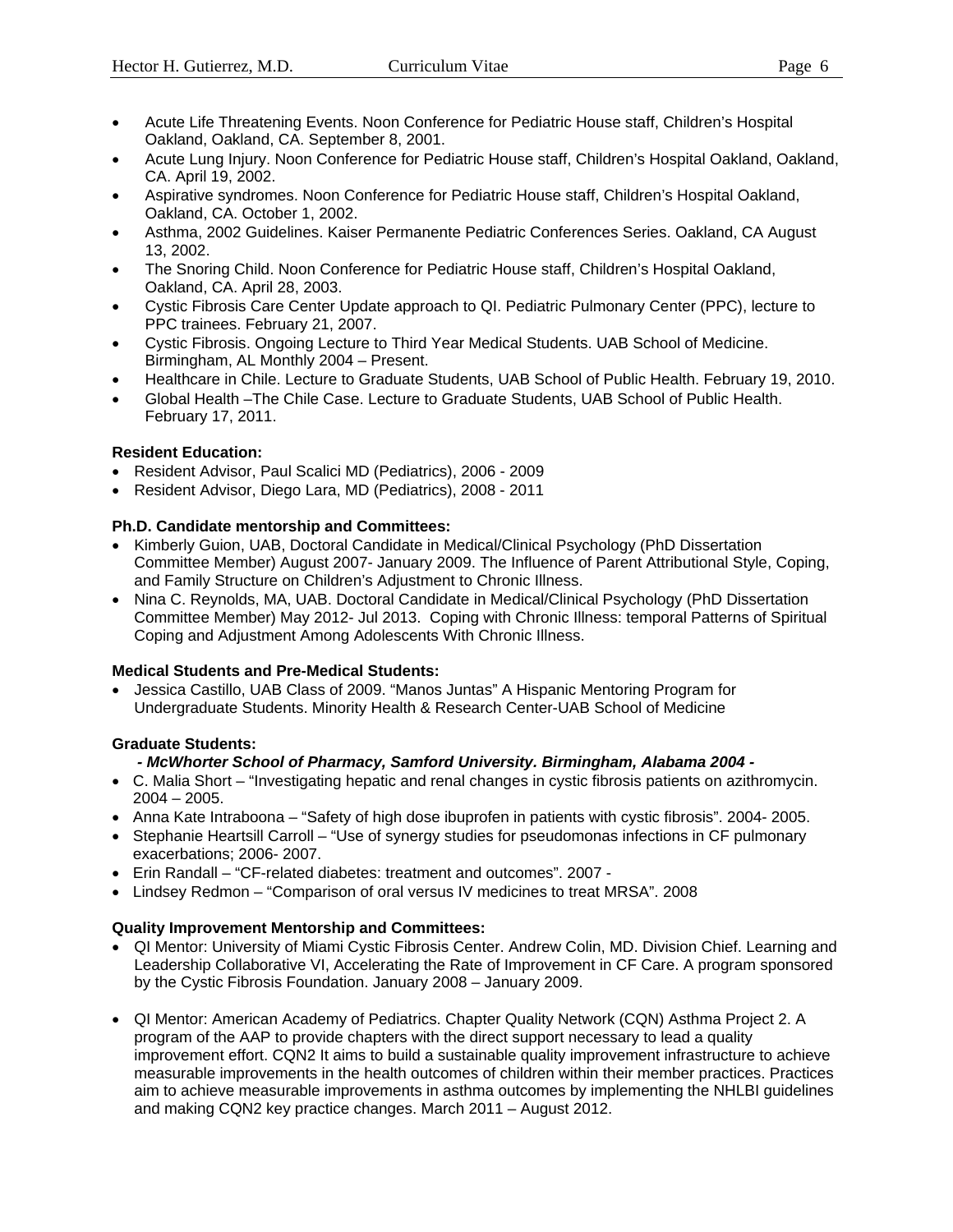- QI Mentor: American Academy of Pediatrics. Chapter Quality Network (CQN) Asthma Project 3, "Accelerating Improved Care for Children with Asthma" This program will use the Medical Home Chapter Champions Program on Asthma (MHCCPA) to disseminate best practices for implementing the NHLBI asthma guidelines within the context of providing a medical home for all children, specifically addressing health disparities. June 2012 – September 2013.
- Member, Cystic Fibrosis Foundation Writing Initiative for British Medical Journal Quality and Safety supplement "Ten Years of Improvement Innovation in Cystic Fibrosis Care". 2013.

### **MAJOR LECTURES AND VISITING PROFESSORSHIPS:**

- "Quality Improvement Approach Accelerates Implementation of Evidence Based Practices Within a Interdisciplinary Cystic Fibrosis Team". Symposium at the18<sup>th</sup> International Research Nursing Congress. Vienna, Austria. July 13, 2007.
- Coach/Mentor for the "Learning and Leadership Collaborative VI, Accelerating the Rate of Improvement in CF Care". CF Quality Coaching program to build leadership and capacity for change within the CF care network. January 2008 – January 2009. Cystic Fibrosis Foundation, Bethesda, MD

### **GRANT SUPPORT:**

| <b>Active Grants:</b><br>$05/01/12 - 12/01/13$ | "I C.A.R.E. - I Change Adherence and Raise Expectations"<br>University of Miami/Novartis Pharmaceuticals<br>Principal Investigator<br>\$43,774                                                                                                                                                         |
|------------------------------------------------|--------------------------------------------------------------------------------------------------------------------------------------------------------------------------------------------------------------------------------------------------------------------------------------------------------|
| $07/01/12 - 06/30/13$                          | "Cystic Fibrosis Center for Care, Teaching and Research"<br><b>Cystic Fibrosis Foundation</b><br># C001<br>Principal Investigator<br>\$173,000                                                                                                                                                         |
| 10/01/12 - 09/30/13                            | "Cystic Fibrosis Screening for Newborn Infants"<br>Alabama Department of Public Health<br>Principal Investigator<br>\$37,663                                                                                                                                                                           |
| $04/01/12 - 03/31/14$                          | "The EPIC Observational Study: Longitudinal Assessment of<br>Risk Factors For and Impact of Pseudomonas aeruginosa<br>Acquisition and Early Anti-Pseudomonal Treatment in Children<br>with CF"<br>#EPIC 002<br><b>Cystic Fibrosis Foundation</b><br>Affiliate Site, Principal Investigator<br>\$22,091 |
| $06/01/12 - 05/31/13$                          | "Making Connections: Improving Quality of Life in Adolescents<br>with Cystic Fibrosis"<br>Center for Clinical and Translational Science - UAB.<br>Consultant, (PI: Christian)<br>\$30,000                                                                                                              |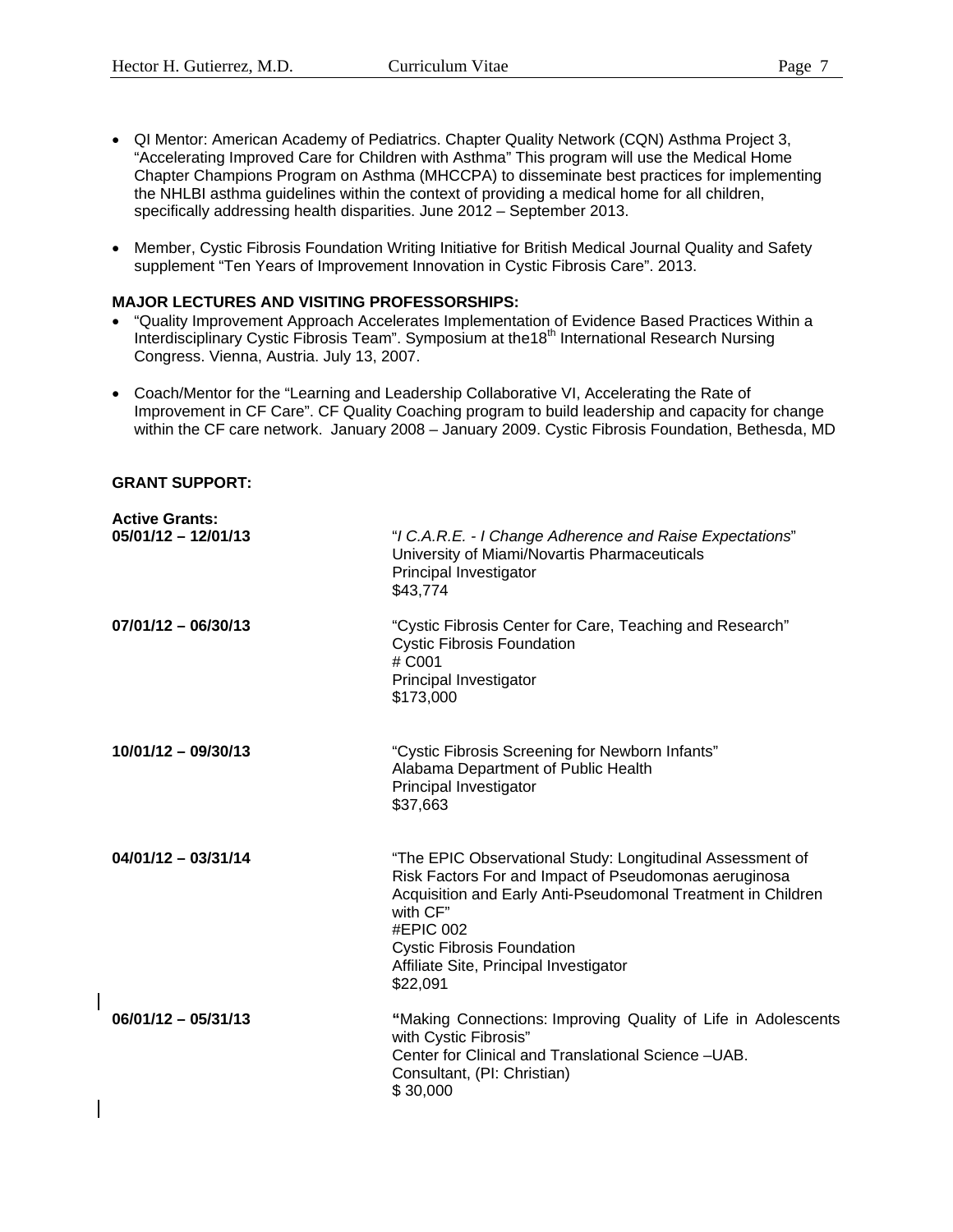## **PENDING:**

**N/A**

 $\overline{\phantom{a}}$ 

**PAST GRANT SUPPORT:**

| $06/01/09 - 05/31/11$ | "A Phase 3, 2-Part, Randomized, Double-Blind, Placebo-<br>Controlled, Parallel-Group Study to Evaluate the<br>Pharmacokinetics, Efficacy and Safety of VX-770 in Subjects<br>Aged 6 to 11 years with Cystic Fibrosis and the G551D Mutation<br>Vertex Pharmaceuticals, Inc.<br># VX08-770-103<br>Affiliate Site, Principal Investigator<br>\$109,456 |
|-----------------------|------------------------------------------------------------------------------------------------------------------------------------------------------------------------------------------------------------------------------------------------------------------------------------------------------------------------------------------------------|
| $09/12/09 - 08/31/11$ | "Statistical Process Control (SPC)-validated home spirometry as<br>a biomarker of CF lung disease".<br>UAB CF Research and Translation Core Center.<br>National Institute of Diabetes and Digestive and Kidney Diseases<br># P30 DK72482<br>Principal Investigator<br>\$204,401                                                                      |
| $01/01/10 - 12/31/10$ | "Early Recognition and Intervention for Acute Pulmonary<br>Exacerbation in CF"<br><b>Cystic Fibrosis Foundation</b><br># GUTIER09QI0<br>Principal Investigator<br>\$27,000                                                                                                                                                                           |
| $11/11/04 - 03/31/10$ | "Efficacy and Safety of Intermittent Antimicrobial Therapy for the<br>Treatment of the New Onset Pseudomonas aeruginosa Airway<br>Infection in Young Patients with Cystic Fibrosis"<br>EPIC 001; Cystic Fibrosis Foundation<br>Affiliate Site, Principal Investigator<br>\$40,357                                                                    |
| $09/01/08 - 08/31/09$ | "The use of formula fortified with docosahexaenoic acid (DHA) in<br>infants with cystic fibrosis"<br><b>Cystic Fibrosis Foundation</b><br>Affiliate Site, Principal Investigator<br>\$8,000                                                                                                                                                          |
| $09/01/07 - 08/31/08$ | "A Multicenter, Randomized, Double-Blind, Placebo-Controlled<br>Trial of Pulmozyme ® Withdrawal on Exercise Tolerance in<br>Cystic Fibrosis Subjects with Severe Lung Disease (TOPIC)"<br>Genenetch, Inc.<br>Affiliate Site, Principal Investigator<br>\$23,118                                                                                      |
| 05/01/07 - 9/30/07    | "Cystic Fibrosis Screening for Newborn Infants"<br>Alabama Department of Public Health<br>Principal Investigator<br>\$23,285                                                                                                                                                                                                                         |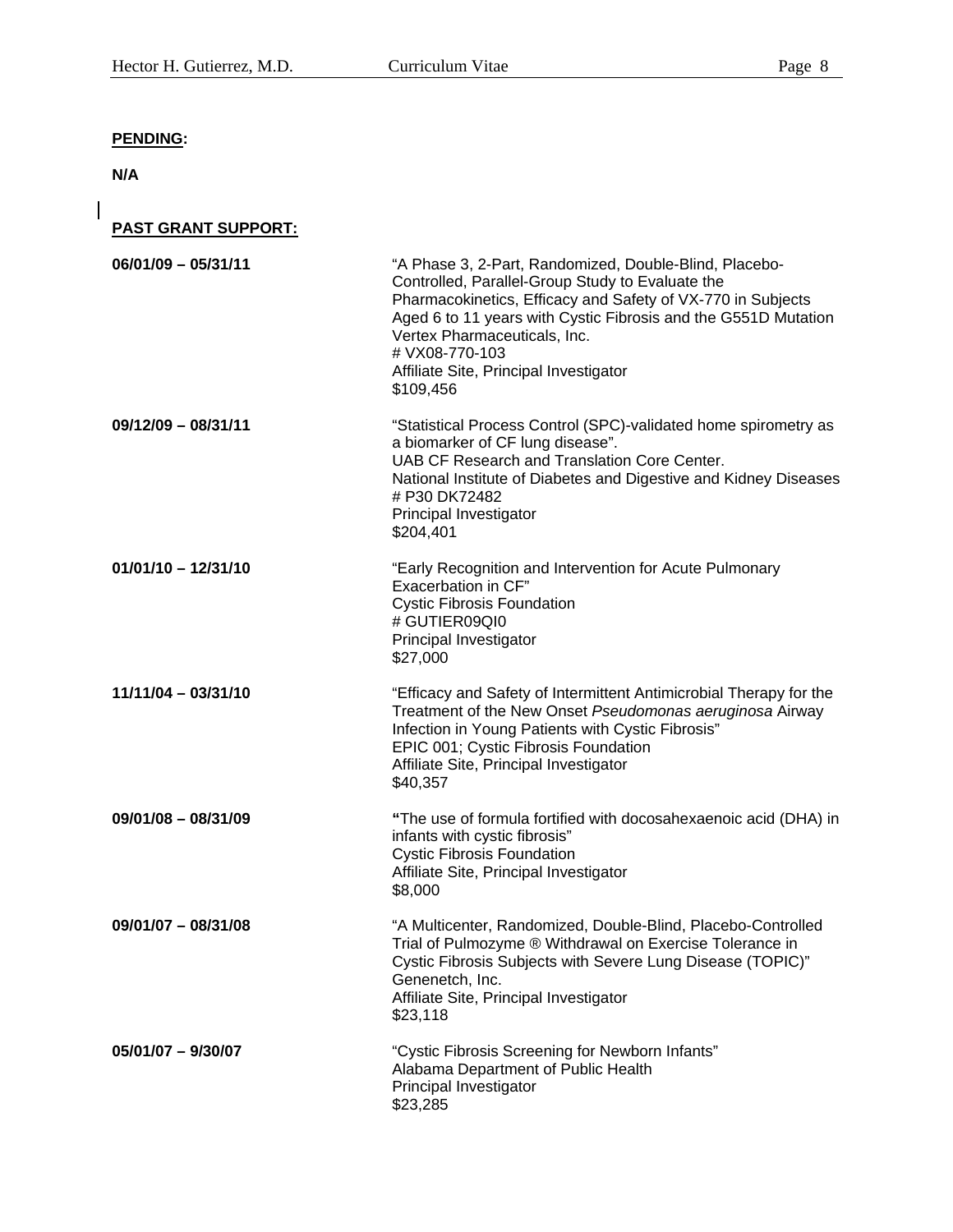| $04/01/05 - 12/31/05$ | "Epidemiologic Study of Cystic Fibrosis: A Multicenter,<br>Longitudinal Follow-up Study of Patients with Cystic Fibrosis for<br>Monitoring Pulmonary Function, Pulmonary Exacerbation and<br>the Safety of Long Term Treatment with Pulmozyme"<br>#Z0595N<br>Genentech, Inc.<br>Principal Investigator<br>\$45,000                                                               |
|-----------------------|----------------------------------------------------------------------------------------------------------------------------------------------------------------------------------------------------------------------------------------------------------------------------------------------------------------------------------------------------------------------------------|
| $06/01/04 - 06/30/05$ | "Leadership Learning Collaborative II"<br><b>Cystic Fibrosis Foundation</b><br>Principal Investigator<br>\$2,110                                                                                                                                                                                                                                                                 |
| $11/18/04 - 12/30/05$ | "A Phase 3, Randomized, Double-Blind, Placebo-Controlled,<br>Parallel-Group Study to Assess the Efficacy and Safety of<br>PROVIGIL® (Modafinil) Treatment (100, 200, and 400 mg/day)<br>in Children and Adolescents With Excessive Sleepiness<br>Associated With Narcolepsy"<br>C1538/3027/NA/MN<br>Cephalon, Inc.<br>Co-Investigator<br>\$551,540                               |
| $11/18/04 - 12/30/05$ | "A Phase 3, Randomized, Double-Blind, Placebo-Controlled,<br>Parallel-Group Study to Assess the Efficacy and Safety of<br>PROVIGIL® (Modafinil) Treatment (100, 200, and 400 mg/day)<br>in Children and Adolescents With Excessive Sleepiness<br>Associated With Obstructive Sleep Apnea/Hypopnea Syndrome"<br>C1538/3028/AP/MN<br>Cephalon, Inc.<br>Co-Investigator<br>\$54,371 |
| $11/18/04 - 12/30/05$ | "A 1-Year Open-Label, Flexible-Dosage Extension Study to<br>Assess the Safety and Continued Effectiveness of PROVIGIL<br>(Modafinil) Treatment in Children and Adolescents with<br>Excessive Sleepiness Associated with Narcolepsy or Obstructive<br>Sleep Apnea/Hypopnea Syndrome"<br>C1538/3029/ES/MN<br>Cephalon, Inc.<br>Co-Investigator<br>\$208,320                        |
| $4/1/99 - 3/31/04$    | "Nitric Oxide Modulation of Inflammatory Lung Injury"<br>National Heart, Lung and Blood Institute #1K01 HL04121<br>Principal Investigator<br>\$656,535                                                                                                                                                                                                                           |
| $9/30/00 - 9/29/04$   | "Sickle RBC, Intermittent Hypoxia and vascular pathology"<br>National Heart, Lung and Blood Institute<br>#1 R01 HL-00-004<br>Co-Investigator<br>\$1,082,900                                                                                                                                                                                                                      |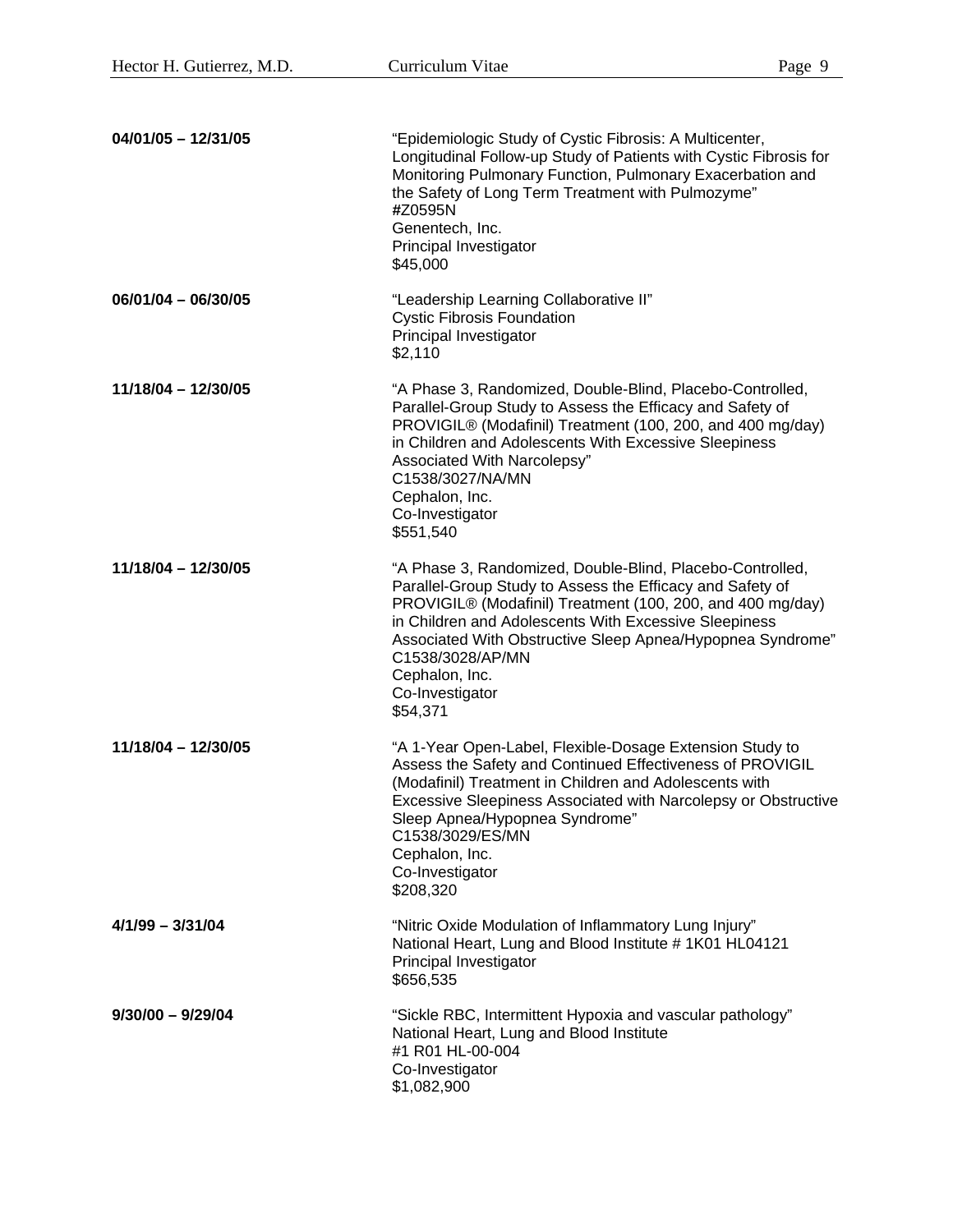|                    | Co-Investigator<br>\$210,000                                                                                                                                                              |
|--------------------|-------------------------------------------------------------------------------------------------------------------------------------------------------------------------------------------|
| $5/1/99 - 4/30/01$ | "Environmental Health and Asthma"<br>The San Francisco Foundation #C-1990-1299<br>Co-Investigator. Program Coordinator<br>\$100,000                                                       |
| 2/1/94 - 1/31/99   | "Lung Free Radical Metabolism and Injury"<br>National Heart, Lung and Blood Institute #1R01 HL51245<br>Co-Investigator. 25% effort<br>\$1,498,774                                         |
| 7/1/94 - 6/30/97   | "Nitric Oxide-mediated Responses in Acute Lung Injury"<br><b>Research Fellowship Grant</b><br>Parker B. Francis Foundation<br>Principal Investigator<br>\$108,000                         |
| 7/1/94 - 6/30/96   | "Role of Endogenous Alveolar Epithelial Nitric Oxide in<br>Pulmonary Vasculature"<br>Grant-in-Aid.<br>American Heart Association, Alabama Affiliate<br>Principal Investigator<br>\$60,000 |

### **BIBLIOGRAPHY:**

### **MANUSCRIPTS**

### **Manuscripts Already Published**

- 1. Schnake, C., Gutierrez, H., Saez, M., Becker, M.; Pityriasis Versicolor in Infants. *Rev Chil Ped* 59: 50- 52, 1988.
- 2. Delucchi, MA., Guiraldes, E., Hirsch, T., Lopez, N., Gutierrez, H., Schele, C., Torres-Pereyra, J. The Use of Oral Rehydration in the Treatment of Acute Diarrhea in Primary Care. *J of Ped Gastroenterol and Nutr* 9: 328-334, 1989.
- 3. McIntosh, JC, Gutierrez, HH. Mycoplasmal Infections. Epidemiology, Immunology, Diagnostic Techniques, and Therapeutic Strategies. *Immun and Allergy Clin of N Amer* 13: 43-57, 1993.
- 4. Gutierrez, HH, Pitt, BR, Brookens, M, Watkins, SC, Lowenstein, C, Cannigia, I, Chumley, P, Freeman, BA. Pulmonary Alveolar Epithelial Inducible Nitric Oxide Synthase Gene Expression: Regulation by Inflammatory Mediators. *Am J Physiol.* 268: L501 - L508, 1995.
- 5. Freeman, BA, Gutierrez, HH, Rubbo, H. Nitric oxide A central regulatory species in pulmonary oxidant reactions, Editorial. *Am J Physiol (Lung Cell Mol Physiol)*, *Am J Physiol.* 268: L697 - L698, 1995.
- 6. Freeman, BA, White, CR, Gutierrez, HH, Paler-Martínez, A, Tarpey, M, Rubbo, H. Oxygen radicalnitric oxide reactions in vascular diseases. *Adv Pharmacol.* 34, 34 - 45, 1995.
- 7. Gutierrez, HH, Nieves, B, Chumley, P, Rivera, A, Freeman, BA. Nitric oxide regulation of superoxidedependent rat lung injury: oxidant-protective actions of endogenously produced and exogenously administered nitric oxide. *Free Rad Biol Med*. 21:43-52,1996.
- 8. Britton, LJ, Thrasher, S, Gutierrez, HH. Creating a Culture of Improvement: The Experience of a Pediatric Cystic Fibrosis Center. *J Nurs Care Qual*. 23:115-20, 2008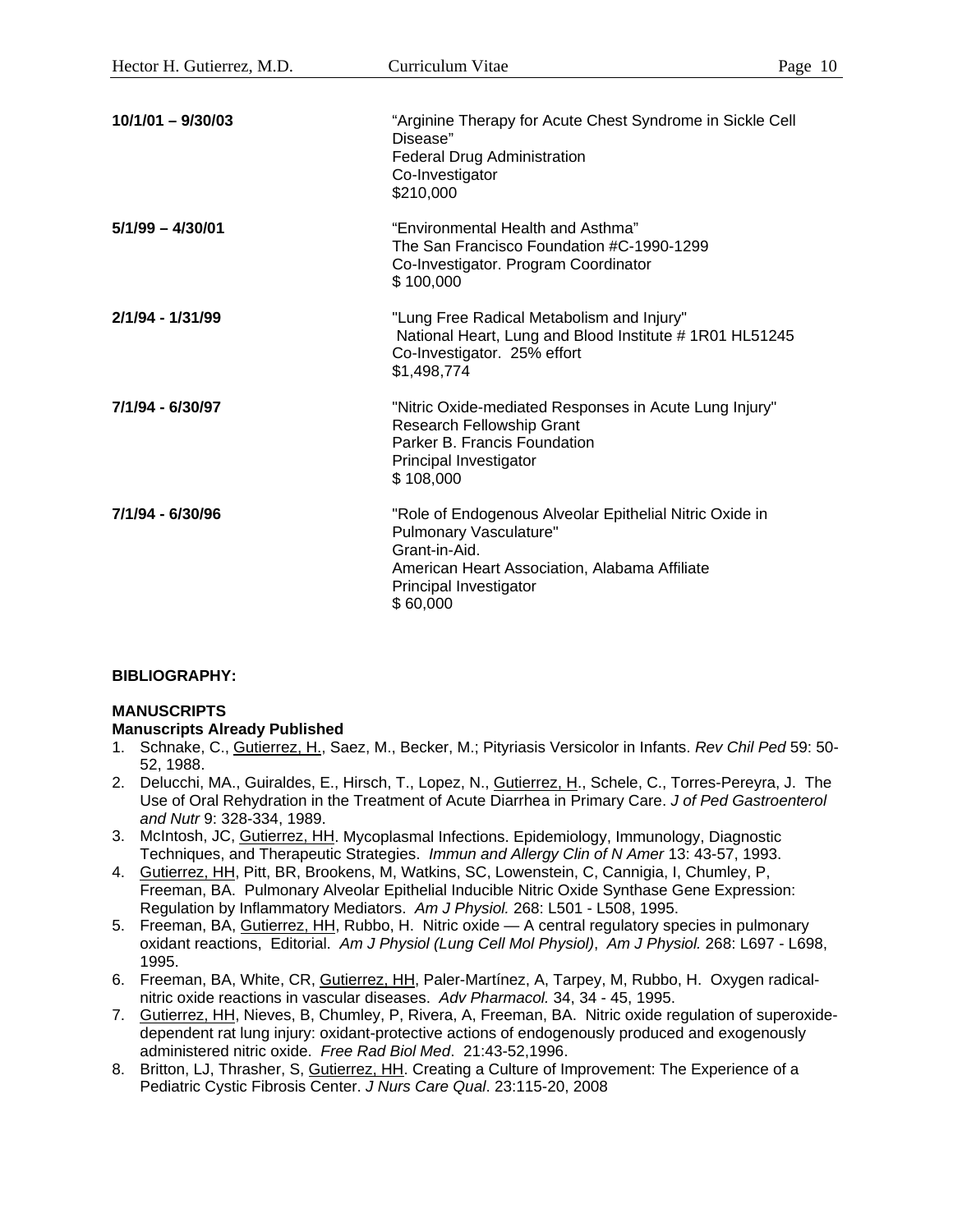- 9. Houser, GH, Holt, CH, Clancy, JP, Leon, K, Rowe, SM, Gaggar, A, Gutierrez, HH, Young, KR, Robin, NH. Genetic and reproductive knowledge among adolescents and adult with CF. *Chest* 133:1533, 2008.
- 10. Treggiari MM, Rosenfeld M, Mayer-Hamblett N, Retsch-Bogart G, Gibson RL, Williams J, Emerson J, Kronmal RA, Ramsey BW; EPIC Study Group (Gutierrez, HH –member). Early anti-pseudomonal acquisition in young patients with cystic fibrosis: rationale and design of the EPIC clinical trial and observational study. *Contemp Clin Trials*. 2009, 30:256-68.
- 11. Gutierrez, HH, Sanchez, I, Schidlow, D. Cystic Fibrosis Care in Chile. *Curr Opin Pulm Med* 2009, 15: 632-637.
- 12. Flume, PA, Mogayzel, Jr. PJ, Marshall, BC, Robinson, KA, Goss, CH, Rosenblatt, RL, Kuhn. RJ, and the Clinical Practice Guidelines for Pulmonary Therapies Committee (Gutierrez, HH -member). Cystic Fibrosis Pulmonary Guidelines: Treatment of Pulmonary Exacerbations. *Am J Respir Crit Care Med*. 2009, 180: 802-808.
- 13. Gutierrez, HH. Fibrosis Quistica en America Latina. **Invited Editorial**. *Neumonologia Pediatrica* (Spanish). 2010, 5:1.
- 14. Gutierrez, HH. Prestación de Servicios de Salud en Fibrosis Quística: El Rol de un Centro de Cuidado Multidisciplinario. *Neumonologia Pediatrica* (Spanish). 2010, 5:29-33.
- 15. Britton, L. Gutierrez, HH. Coordinacion de un Centro de Fibrosis Quística. *Neumonologia Pediatrica* (Spanish). 2010, 34-36.
- 16. Schechter, MS, Gutierrez, HH. Improving the Quality of Care for Patients with Cystic Fibrosis. *Curr Opin Pediatr*. 2010, 22:296-301.
- 17. Flume, PA, Mogayzel, Jr. PJ, Robinson, KA, Rosenblatt, RL, Quittell, L, Marshall, BC, and the Clinical Practice Guidelines for Pulmonary Therapies Committee (Gutierrez, HH -member). Cystic Fibrosis Pulmonary Guidelines: *Hemoptysis and Pneumothorax Am J Respir Crit Care Med*. 2010, 182:298- 306.
- 18. Rosenfeld M, Emerson J, McNamara S, Joubran K, Retsch-Bogart G, Graff GR, Gutierrez H, Kanga J, Lahiri T, Noyes B, Ramsey BW, Ren CL, Schechter M, Wagener J, Morgan W, Gibson R, for the EPIC Study Group. Baseline characteristics and factors associated with nutritional and pulmonary status at enrollment in the cystic fibrosis EPIC observational cohort. *Pediatr Pulmonol*. 2010, 45:934- 944.
- 19. Hoover W, Britton LJ, Gardner J, Jackson T, Gutierrez H. Rapid Onset of latrogenic Adrenal Insufficiency in a Patient with Cystic Fibrosis–Related Liver Disease Treated with Inhaled Corticosteroids and a Moderate CYP3A4 Inhibitor. Ann Pharmacother. 2011, 45:e38.

### **Manuscripts in Press:**

1. Prestridge, A, Britton, LB, McColley, S, Gutierrez, HH. Sustained Improvement in Nutritional Outcomes at Two Pediatric Cystic Fibrosis Centers After Quality Improvement Collaboratives. BMJ Quality & Safety (2013-002314). 2013.

### **Manuscripts Submitted But Not Yet Accepted:**

2. Reynolds, N, Guion, K, Gutierrez, HH, Britton, L, Wolfe, K, Mrug, S. Spiritual Coping Predicts 5-year Health Outcomes in Youth with Cystic Fibrosis. Journal of Pediatrics, 2013.

### **Other Publications (letters to the author, book reviews, etc.)** None **BOOKS**

### **Books and Book Chapters**

- 1. Gutierrez, HH. Congenital Malformations of the Airway and Lung, in Meneghello, JR: Pediatria Practica en Dialogos (Spanish), Santiago, Chile, 1999.
- 2. Gutierrez, HH. Cystic Fibrosis, in Meneghello, JR: Pediatria Practica en Dialogos (Spanish), Santiago, Chile, 1999.
- 3. Gutierrez, HH. Sarcoidosis, in Burg, Ingelfinger, Polin, Gershon: Current Pediatric Therapy, 18<sup>th</sup> Ed. Elsevier, Philadelphia, PA. 2006.
- 4. Lenker, C, Slayton, D, Gutierrez, HH. "Discharge Planning for the Child with Chronic Lung Disease" (Spanish), on "Clinical Approach to Respiratory Disorders of the Child" (Spanish). Sanchez Diaz, I and Prado Atlagic F, Eds. Universidad Catolica de Chile, Santiago, CHILE, 2007.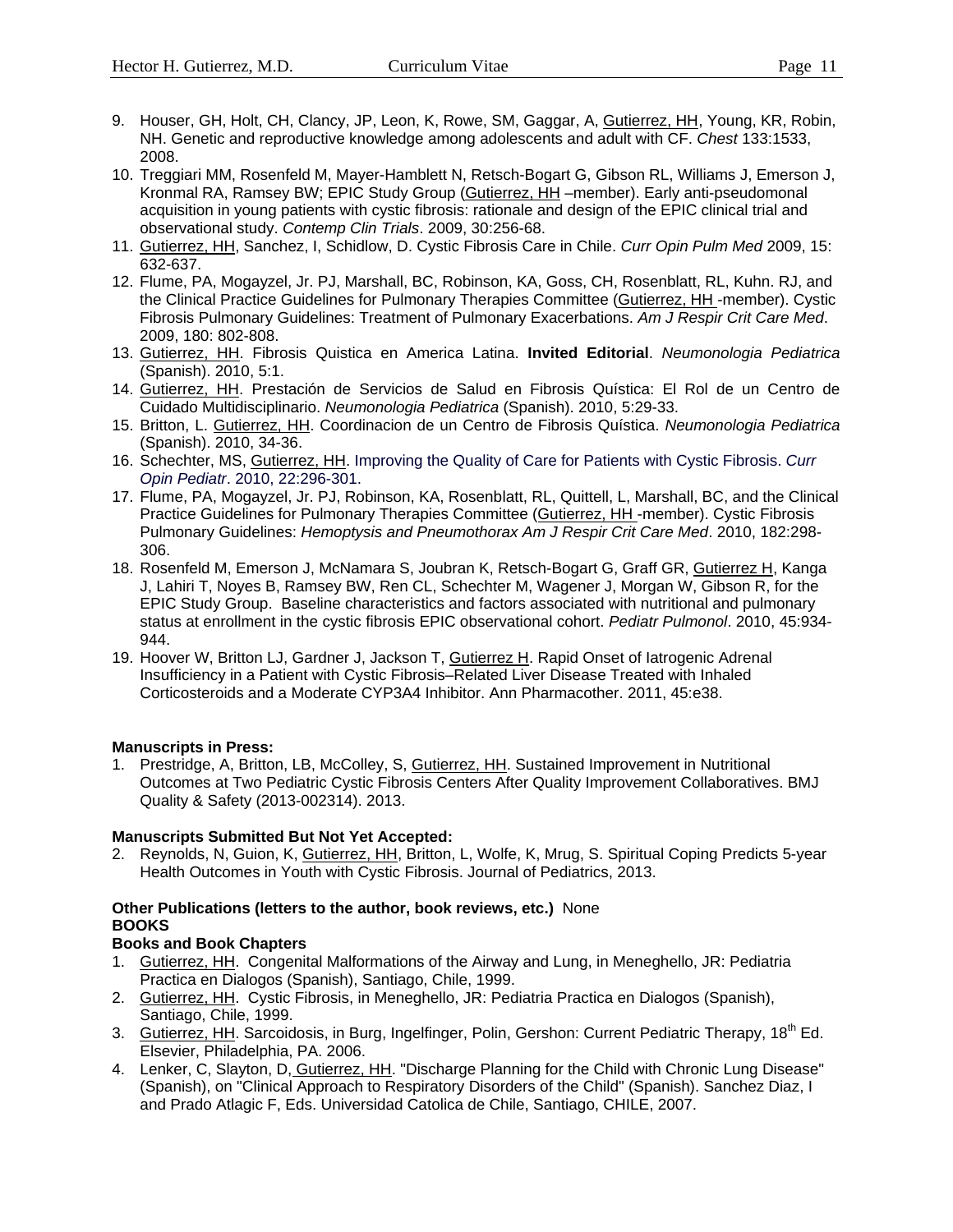5. Gutierrez, HH. Bronchiectasis and Atelectasis, in Meneghello, JR: Pediatria, 6<sup>th</sup> Edition. Santiago. CHILE. 2009.

### **Published Abstracts/Poster Exhibits**

- 1. Caniggia, I, Gutierrez, H, Rivera, A, Freeman, BA. Binding of xanthine oxidase to pulmonary fibroblasts and epithelium. Am Rev Respir Dis, 147: A444, 1993.
- 2. Nieves-Cruz, B, Briscoe, P, Caniggia, I, Gutierrez, H, Matalon, S, Tanswell, AK, Freeman, BA. Use of surfactant replacement therapy preparations for the pulmonary delivery of antioxidant enzymes. Am Rev Respir Dis, 147: A146, 1993.
- 3. Harris, PD, Gutierrez, HH, Arnaiz, PG, Moore, RV, Hirsch, TB, Romero, MS, Villarroel, Ldel P, Guiraldes, EC. Effect of Type of Feeding and Morbidity Due to Infectious Diseases in the First Six Months of Life Ped Res, 33: 118A, 1993.
- 4. Gutierrez, HH, Chumley, P and Freeman, BA. Endogenously produced and exogenously administered nitric oxide modulates superoxide-dependent lung injury. *Am J Respir Crit Care Med* 149:A550, 1994.
- 5. Gutierrez, HH, Chumley, P and Freeman, BA. Endogenously produced and exogenously administered nitric oxide modulates superoxide-dependent lung injury. *Pediatr Res* 35:392A, 1994.
- 6. Gutierrez, HH, Wong, H, Pitt, BR, Watkins, SC, Freeman, BA. Oxygen tension modulates inducible nitric oxide synthase expression in type II pneumocytes and cell responses to oxidant stress. *Am J Respir Crit Care Med* 151:A645, 1995.
- 7. Gutierrez, HH, Hoyt, DL, Pitt, BR, Freeman, BA, Rivera, A, Watkins, SC. Endogenous and exogenous nitric oxide activates apoptosis in alveolar epithelium. Symposium: Apoptosis in the Lung. *Am J Respir Crit Care Med* 151:A546, 1995.
- 8. Gutierrez, HH., Freeman, BA., Grenett, H. Nitric oxide and its reaction product peroxynitrite mediates apoptosis in lung epithelium. *Am J Respir Crit Care Med* 155:A194, 1997.
- 9. Gutierrez, HH, Bamberg, T., Freeman, BA. Dual action of nitric oxide in oxidant lung injury. *Am J Respir Crit Care Med* 159: A637, 1999.
- 10. Gutierrez, HH. Kuypers, FA. Evaluation of cellular chemotaxis by flow cytometry. *Blood* 96: 28b, 2000.
- 11. Gutierrez, H.H., Choi, H., Kuypers, F.A. Nitric oxide modulates migration of alveolar macrophages across alveolar epithelium. *Am J Respir Crit Care Med* 163: A743, 2001.
- 12. Gutierrez, H.H., Machado, L., Kuypers, F.A. Nitric oxide inhibits airway epithelium-dependent neutrophil chemotaxis. Third Triennial World Asthma Meeting. July 13, 2001, Chicago, IL.
- 13. Gutierrez H.H., Machado L., Kuypers F.A. Nitric oxide modulates neutrophil chemotaxis and adherence by inhibition of alveolar epithelium IL-8 and ICAM-1 expression. *Am J Crit Care Resp Med* 165: A546, 2002.
- 14. Short, C.M., Benner, K., Tofil, N., Gutierrez, H.H. Effects of chronic azithromycin use on hepatic and renal function in cystic fibrosis patients. *Pediatr Pulmonol* 40: S293, 2005.
- 15. Britton, L., Thrasher, S.A., Butler, D., Gutierrez, H.H. Prevalence of hypercalciuria in patients with cystic fibrosis. *Pediatr Pulmonol* 40: S327, 2005.
- 16. Gutierrez, H.H., Thrasher, S.A., Britton, L. Improvement of nutritional parameters in cystic fibrosis patients by implementing quality improvement techniques. *Pediatr Pulmonol* 40: S325, 2005.
- 17. Britton, L.J.; Thrasher, S.; Gutierrez, H. Managing up and out: Promoting a culture of improvement. *Pediatr Pulmonol* 41: S444, 2006.
- 18. Vogtle, L.K.; Thrasher, S.; Britton, L.; Gutierrez, H.; Rowe, S.; St. John, J. Transition skills of young adults with cystic fibrosis. *Pediatr Pulmonol* 41: S460, 2006.
- 19. Houser, GH, Holt, CL, Clancy, JP, Gutierrez, HH, Young, KR, Leon, K, Rowe, SM, Gaggar, A, Robin, NH. Adolescents and young adults with CF: Knowledge of the genetic basis of CF and their reproductive risks. *Pediatr Pulmonol* 42: S268, 2007.
- 20. Britton, LJ, Carroll,S, Sims, P, Tofil, N, Gutierrez, HH. Are antibiotic synergy studies beneficial aids in the treatment of acute pulmonary exacerbations in cystic fibrosis patients? *Pediatr Pulmonol* 42: S318, 2007.
- 21. Thrasher,S, Gutierrez, HH, Britton, LJ. Causes and interventions for missed appointments. *Pediatr Pulmonol* 42: S372, 2007.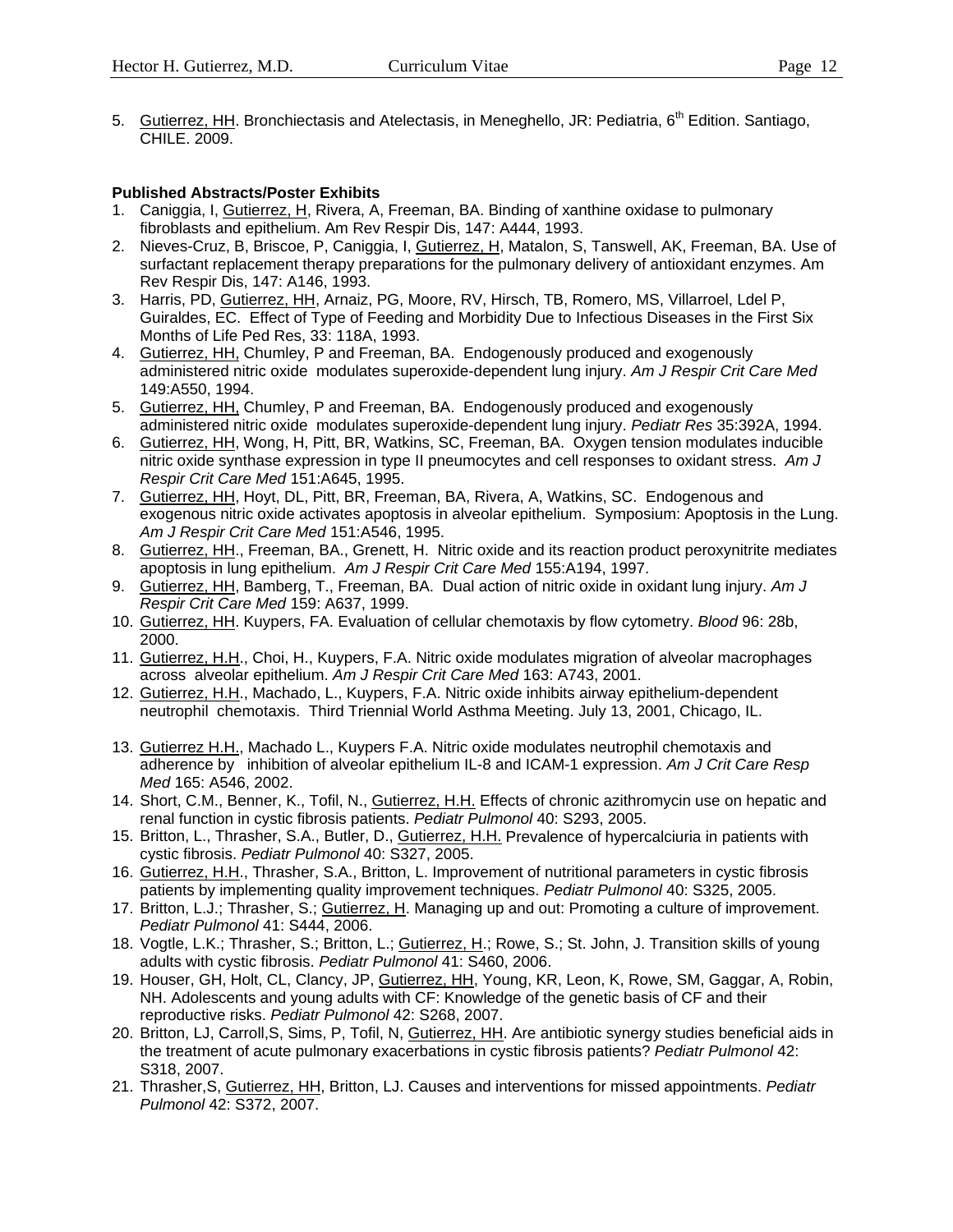- 22. Mims, CR, Bains, K, Thrasher, S, Britton, LJ, Gutierrez, HH. Use of phone triage algorithm improves consistency of nursing assessment for CF pulmonary exacerbations. *Pediatr Pulmonol* 42: S409, 2007.
- 23. Seals, NI, Britton, LJ, Wooldridge, NH, Gutierrez, HH. Implementation of a dietary intake record program helps better nutrition management in patients with cystic fibrosis. *Pediatr Pulmonol* 43: S433, 2008.
- 24. Seals, NI, Britton, LJ, Wooldridge, NH, Gutierrez, HH. No differences in surveillance vitamin A level in CF patients obtained during periods of acute illness and stable health. *Pediatr Pulmonol* 43: S433, 2008.
- 25. Moreland, E, Mims, C, Britton, LJ, Wooldridge, NH, Hoover, W, Gutierrez, HH, Rowe, SR. Serum insulin levels in CF patients undergoing screening oral glucose tolerance testing. *Pediatr Pulmonol* 43: S444, 2008.
- 26. Thrasher, S, Boren, K, Britton, LJ, Gutierrez, HH. Use of virtual learning collaborative to engage a CF team in patient self-management support. *Pediatr Pulmonol* 43: S458, 2008.
- 27. Gerwin, AM, Britton, LJ, Benner, K, Tofil, N, Gutierrez, HH, Troxler, RB, Hoover, WC. Pseudomonas aeruginosa eradication in cystic fibrosis patients: A retrospective review. *Pediatr Pulmonol* 44: S339, 2009.
- 28. Britton, LJ, Hoover, W, Mims, C, Gutierrez, HH. Reorganization of annual visits improves clinic efficiency and satisfaction of team, patients and families. *Pediatr Pulmonol* 44: S382, 2009.
- 29. Seals, NI, Britton, LJ, Gutierrez, HH, Gunter, L, Wooldridge, N. Specialized nutrition clinic enhances delivery of nutrition interventions and improves nutritional status. *Pediatr Pulmonol* 44: S395, 2009.
- 30. Britton, LJ, Moreland, E, Wooldridge, N, Mims, C, Gutierrez, HH, Rowe, SM, Hoover, W. Development of a CFRD clinic improves consistency of care. *Pediatr Pulmonol* 44: S417, 2009.
- 31. Boren, KE, Gunter, LH, Gutierrez, HH, Britton, LJ. Maintaining professional boundaries. *Pediatr Pulmonol* 44: S430, 2009.
- 32. Britton, LJ, Boren, KE, Hoover, W, Rodger, TF, Gutierrez, HH. Assessment of team satisfaction, meeting quality and team cohesiveness. *Pediatr Pulmonol* 45: S406, 2010.
- 33. Wooldridge, N, Anderson, V, Gutierrez, HH, Gardner, J, Britton, LJ. The relationship between suboptimal serum 25-hydroxyvitamin D levels and cystic fibrosis related diabetes. *Pediatr Pulmonol* 45: S432, 2010.
- 34. Self, S, Gutierrez, HH, Britton, LJ, Troxler, B. Evaluation of different education tracks for parents of babies diagnosed with CF through newborn screening. *Pediatr Pulmonol* 45: S456, 2010.
- 35. Gutierrez, HH, Self, S, Gamble, S. Statistical process control (SPC)-validated home spirometry for CF lung disease. *Pediatr Pulmonol* 46: S349, 2011.
- 36. Grant, AP, Britton, LJ, Wooldridge, N, Gutierrez, HH. Room service for the patient with cystic fibrosis: patient andsatisfaction survey. *Pediatr Pulmonol* 46: S382, 2011.
- 37. Gutierrez, HH, Self, S, Mims, C. Use of checklists to assist patients with early recognition of acute pulmonary exacerbation in cystic fibrosis. *Pediatr Pulmonol* 46: S384, 2011.
- 38. Bailey, J, Wooldridge, N, Redden, D, Britton, LJ, Hoover, W, Gutierrez, HH. Predictors of vitamin D insufficiency in pediatric patients with cystic fibrosis. *Pediatr Pulmonol* 46: S397, 2011.
- 39. Magruder, TG, Harrington, K, narayanan, S, Walley, S, Wall, T, Gutierrez, HH. Pediatric inpatient asthma clinical pathway vs. asthma usual care. *Am J Crit Care Resp Med* 185: A5149, 2012.
- 40. Searcy, H, Britton, LJ, Askenazi, D, Scott, A, Lyrene, R, Gutierrez, HH. Prevention Of Acute Kidney Injury In Hospitalized Children With Cystic Fibrosis. *Pediatr Pulmonol* 47: S380, 2012.
- 41. Rodgers, TF, Britton, LJ, Woodridge, N, Stalvey, MS, Gutierrez, HH, Hoover, W. Mesosystems Approach To Cystic Fibrosis Related Diabetes (Cfrd) Management. *Pediatr Pulmonol* 47: S398, 2012.
- 42. Britton, LJ, Gutierrez, HH, Hardy, J. Patient Acceptance And Satisfaction With Complete Segregation While Hospitalized. *Pediatr Pulmonol* 47: S403, 2012.
- 43. Kines, K, Wooldridge, N, Griffin, R, Britton, LJ, Hoover, W, Gutierrez, HH. Nutritional Status And Disease Severity In Pre-Adolescent And Adolescent Patients With Cystic Fibrosis. *Pediatr Pulmonol* 47: S419, 2012.

### **Oral Presentations:**

### **INVITED PRESENTATIONS, INTERNATIONAL MEETINGS:**

• NO and Free Radicals. Invited lecture at the 6th International Symposium on Clinical Intensive Care. Bremen, Germany. February 16, 1996.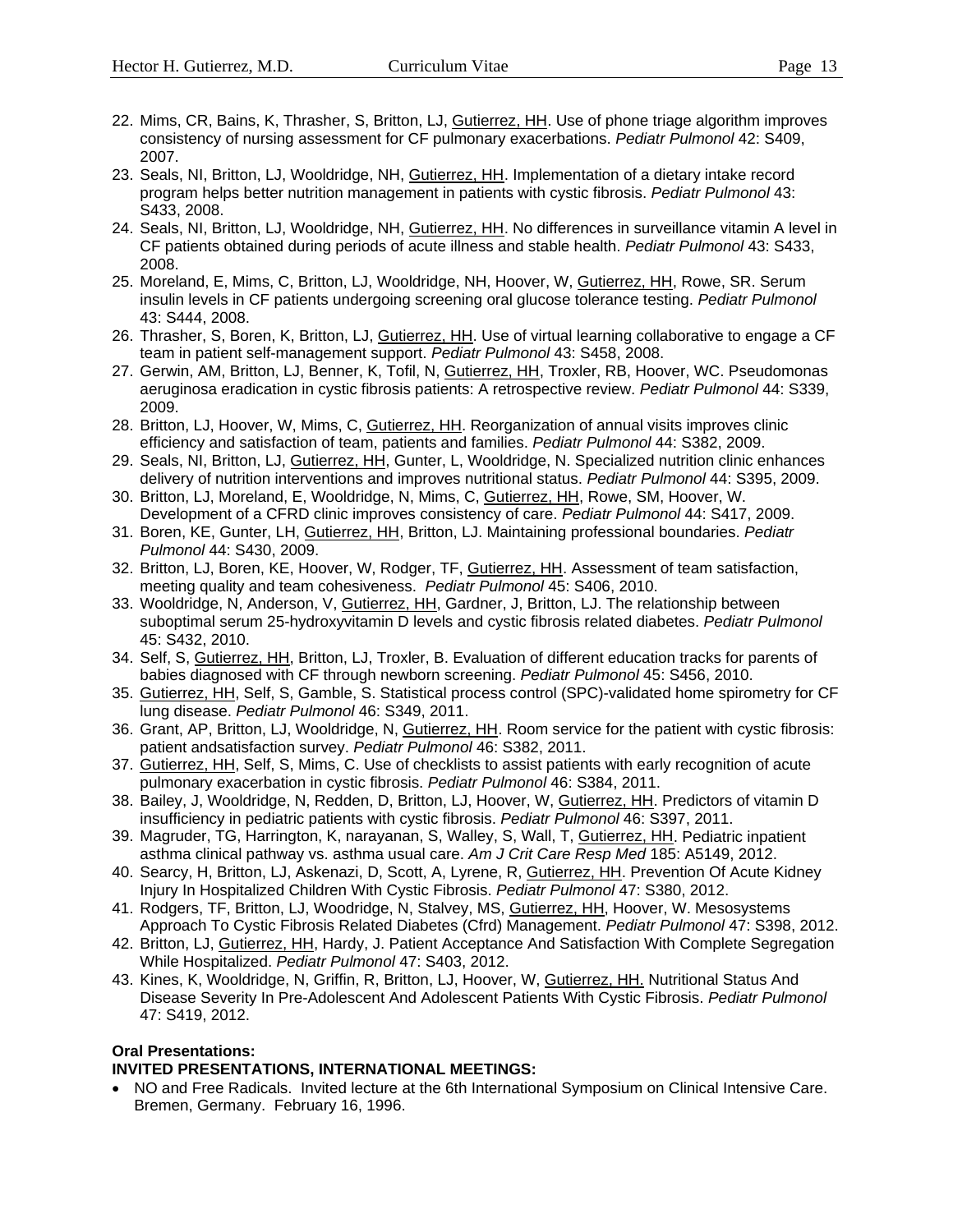- Co-Chairman: NO and Sepsis Syndrome (Meet the Expert Seminar) at the 6th International Symposium on Clinical Intensive Care. Bremen, Germany. February 16, 1996.
- **Bronchopulmonary Dysplasia: An Update. Invited lecture at the**  $2^{nd}$  **International Course in Pediatrics,** Chillan, Chile. May 29, 1998.
- Pulmonary Function Tests in Pediatrics. Invited lecture at the  $2^{nd}$  International Course in Pediatrics, Chillan, Chile. May 30, 1998.
- Asthma Update. Invited lecture at the  $2^{nd}$  International Course in Pediatrics, Chillan, Chile. May 30, 1998.
- Ambulatory Management of Bronchopulmonary Dysplasia. Pediatric Grand Rounds, Catholic University of Chile, Santiago, Chile. June 4, 1998.
- Pediatric Bronchoscopy. Invited lecture at the Annual Pediatric Update. Universidad de la Frontera, Temuco, Chile. July 11, 2001.
- Sleep Disorder in Pediatrics. Invited lecture at the Annual Pediatric Update. Universidad de la Frontera, Temuco, Chile. July 13, 2001.
- Asthma Update. Plenary lecture. Commemoration of the  $30<sup>th</sup>$  year of the Pediatric Residency Program at Catholic University of Chile. Santiago, Chile. August 17, 2001.
- Obstructive Sleep Apnea. Invited Conference at the  $22<sup>nd</sup>$  Colombian Pediatric Congress, Santa Marta, Colombia. October 12, 2001.
- Corticosteroids and Pediatric Asthma. Invited Conference at the 22<sup>nd</sup> Colombian Pediatric Congress, Santa Marta, Colombia, October 13, 2001.
- Role of Nitric Oxide in Lung Injury. Conference at the  $35<sup>th</sup>$  Chilean Respiratory Society Congress, Valdivia, Chile. November 7, 2002.
- Ambulatory Mechanical Ventilation, CPAP and BiPAP. Plenary Lecture at the 35<sup>th</sup> Chilean Respiratory Society Congress, Valdivia, Chile. November 8, 2002.
- Clinical Value of New Asthma Developments in Pediatrics. Lecture at the 35<sup>th</sup> Chilean Respiratory Society Congress, Valdivia, Chile. November 9, 2002.
- Non-Invasive Ventilation in Congenital Neuromuscular Disease. International Seminar on Non-Invasive Ventilation in Pediatrics. Santiago, Chile. May 5-6, 2005.
- Non-Invasive Ventilation Support in Chronic Respiratory Failure. International Seminar on Non-Invasive Ventilation in Pediatrics. Santiago, Chile. May 5-6, 2005.
- Non-Invasive Ventilation in Congenital in a Developed Country. International Seminar on Non-Invasive Ventilation in Pediatrics. Santiago, Chile. May 5-6, 2005.
- Cough-Assistive Devices: Practical Points. International Seminar on Non-Invasive Ventilation in Pediatrics. Santiago, Chile. May 5-6, 2005.
- Strategies to Eradicate Bacterial Pathogens From CF Airways. TOBI Investigators' Meeting. Mexico City, Mexico May 19, 2005
- Strategies to Eradicate Bacterial Pathogens From CF Airways. Clinical Grand Rounds, Caracas, Venezuela. May 20, 2005; Bogota, Colombia. May 21, 2005.
- Eradication of Bacterial Pathogens From CF Airways. Clinical Grand Rounds, Cape Town, South Africa. January 26, 2006.
- Advances in the Treatment of Infections of Cystic Fibrosis Patients.  $41<sup>st</sup>$  Chilean Congress in Respiratory Diseases. Chillan, Chile. November 5, 2008.
- Use and Implementation of Care Guidelines in Cystic Fibrosis. 41<sup>st</sup> Chilean Congress in Respiratory Diseases. Chillan, Chile. November 6, 2008.
- Can Chile Develop CF Treatment Centers? 41<sup>st</sup> Chilean Congress in Respiratory Diseases. Chillan, Chile. November 6, 2008.
- Transition from Adolescence to Adulthood in CF Care. 41<sup>st</sup> Chilean Congress in Respiratory Diseases. Chillan, Chile. November 8, 2008.
- Sustained Quality Improvement Interventions Lead to Significant Improvement in Clinical Outcomes in Cystic Fibrosis. 2010 International Forum on Quality and Safety in Health Care. Nice, France. April 22, 2010.
- New Diagnoses Associated to Cystic Fibrosis. VIII Congress SOLANEP; Latin American Pediatric Pulmonology Society. Cartagena de Indias, Colombia. August 20, 2010.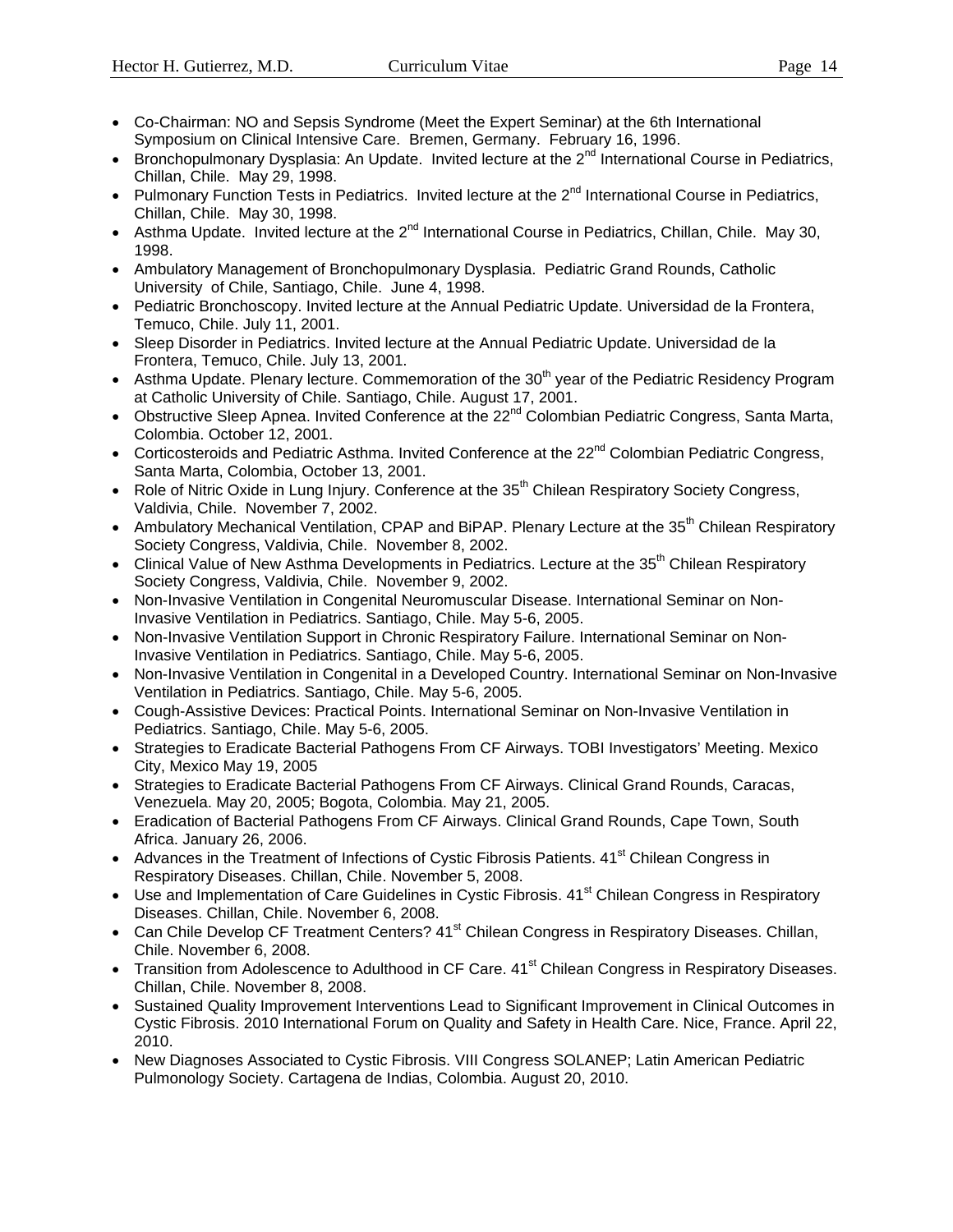- 
- Importance of Registries in Cystic Fibrosis. VIII Congress SOLANEP; Latin American Pediatric Pulmonology Society. Cartagena de Indias, Colombia. August 21, 2010.
- Infection Prevention in Cystic Fibrosis. VIII Congress SOLANEP; Latin American Pediatric Pulmonology Society. Cartagena de Indias, Colombia. August 21, 2010.
- New Therapeutic Options in Cystic Fibrosis. Catholic University of Cordoba. Cordoba, Argentina. December 16, 2010.
- Cystic Fibrosis: Fertility and Pregnancy. IX Congress SOLANEP; Latin American Pediatric Pulmonology Society. Viña del Mar, Chile. October 17, 2012.
- Quality of Life in CF. How to Evaluate it. IX Congress SOLANEP; Latin American Pediatric Pulmonology Society. Viña del Mar, Chile. October 17, 2012.
- Improving Nutrition in Cystic Fibrosis. IX Congress SOLANEP; Latin American Pediatric Pulmonology Society. Viña del Mar, Chile. October 17, 2012.
- Weaning from Invasive Mechanical Ventilation to Tracheostomy. IX Congress SOLANEP; Latin American Pediatric Pulmonology Society. Viña del Mar, Chile. October 18, 2012.
- Optimizing Medical Management in Pediatric Respiratory Diseases. IX Congress SOLANEP; Latin American Pediatric Pulmonology Society. Viña del Mar, Chile. October 20, 2012.
- CFTR and New Therapies for Cystic Fibrosis. Chilean Pediatric Society Congress. Punta Arenas, Chile. November 30, 2012.
- Pneumonias: Complications and Sequelae. Chilean Pediatric Society Congress. Punta Arenas, Chile. November 30, 2012.

### **Invited Workshops, etc., at National Postgraduate Courses, Meetings and Other Universities**

- Facilitator: Oxidants/Antioxidants. Thematic Poster Session, 1999 American Lung Assoc./ American Thoracic Soc. (ALA/ATS) International Conference. San Diego, CA. April 28, 1999.
- "Managing up and out: Promoting a Culture of Improvement", in Workshop Session: Maintaining the Momentum of Improvement. Twentieth annual North American Cystic Fibrosis Conference. Denver, CO. November 2, 2006.
- "Implementation of Continuous Quality Improvement Practices Leads to Significant Gains in Nutrition Outcomes of CF Patients", in Consultation Clinic: Quality Improvement Projects. Twentieth annual North American Cystic Fibrosis Conference. Denver, CO. November 4, 2006.

### **Invited Lectures at Local and Regional Courses and Meetings**

- Asthma: Pharmacotherapy and Long Term Management. Lecture at Pediatric Asthma Update, University of Alabama at Birmingham, Birmingham, AL. November 7, 1998.
- Inhalation of Antibiotics for Respiratory Diseases. Respiratory Update 1999. American Lung Association of Alabama, Birmingham, AL. March 16, 1999.
- New Clinical Developments in Pediatric Asthma. Lecture at Respiratory Update, Nevada Lung Association, Reno, NV March 6, 2002.
- Sleep Disorders in Children. Respiratory Update 2004. American Lung Association of Alabama, Birmingham, AL. February 27, 2004.
- Cystic Fibrosis Newborn Screening. Alabama Newborn Screening Conference. Alabama Department of Public Health, Prattville, AL. August 19, 2011.
- Systems View of Asthma. Defining the Gap. Continuous Quality Network 2 Asthma Project Learning Session 1. Alabama Chapter-American Academy of Pediatrics. Birmingham, AL. August 20, 2011.
- The Model of Improvement. Continuous Quality Network 2 Asthma Project Learning Session 1. Alabama Chapter-American Academy of Pediatrics. Birmingham, AL. August 20, 2011.
- The Model of Improvement. Alabama Early Screening Improvement Training. American Academy of Pediatrics, Alabama Chapter. Tuscaloosa, AL. October 29, 2011.
- Acute Asthma Exacerbations: Update for Care in the Office to the Hospital. Pediatric Pulmonary Update. Children's of Alabama, Birmingham, AL. June 23, 2012.

### **Grand Rounds**

• Asthma: Controversies in Inhaled Steroids. The Children's Hospital of Alabama. March 2, 1995.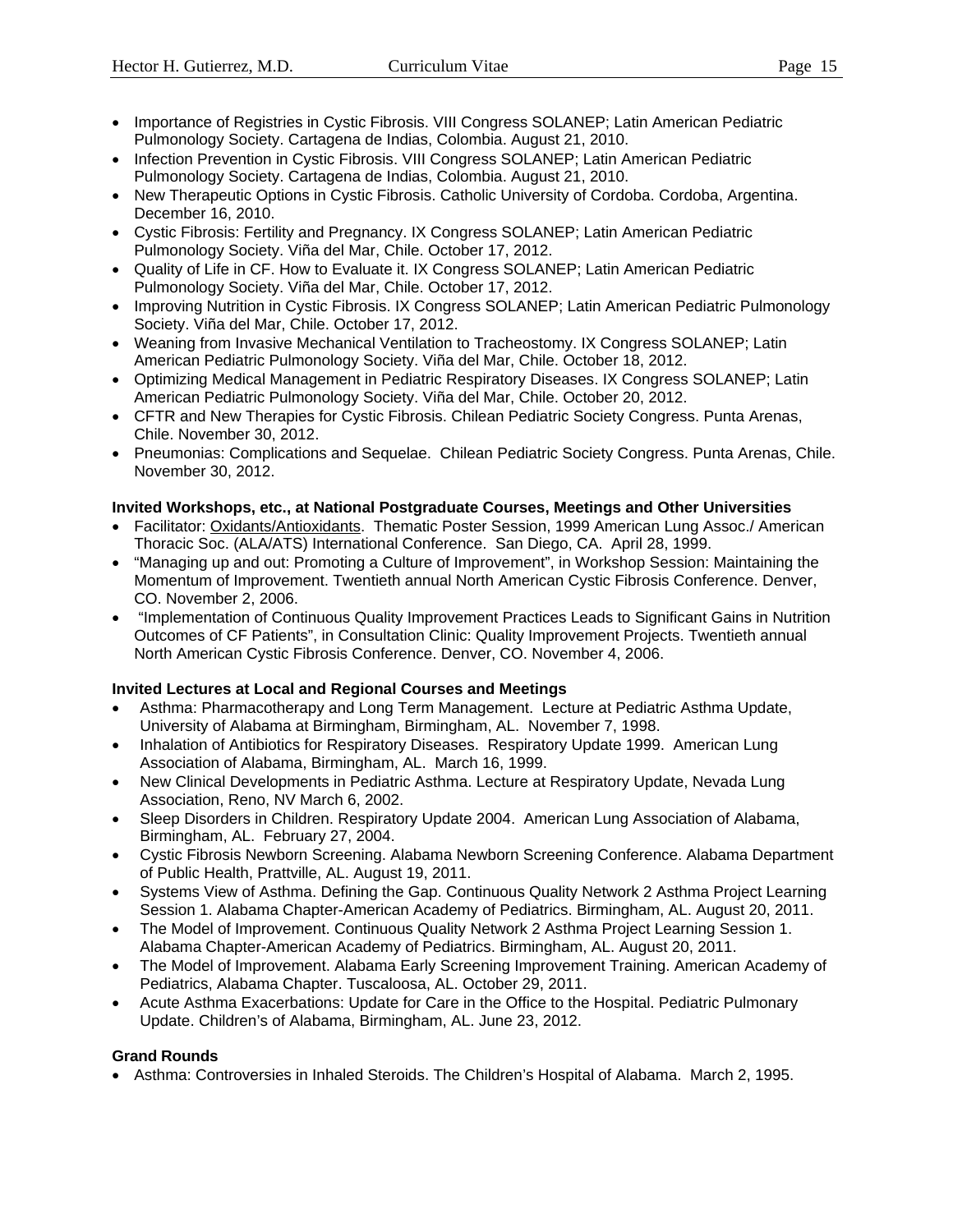- Influenza Pneumonia. Pediatric Grand Rounds, The Children's Hospital of Alabama. January 29, 1998
- The Snoring Child. Pediatric Grand Rounds. Kaiser Permanente Hospital –Hayward. Hayward, CA. June 26, 2001.
- Pediatric Obstructive Sleep Apnea. An update. Pediatric Grand Rounds. California Pacific Medical Center, San Francisco, CA. July 12, 2002.
- Community Acquired Pneumonia in Pediatrics. Pediatric Grand Rounds. California Pacific Medical Center, San Francisco, CA. July 11, 2003.
- Newborn Screening in Alabama: The New Cystic Fibrosis Newborn Screening. The Children's Hospital of Alabama, September 20, 2007; Jefferson County Health Department, Birmingham, AL. November 20, 2007; Northeast Alabama Regional Medical Center, Anniston, AL. November 29, 2007. St. Vincent's Hospital, Birmingham, AL. December 5, 2007.
- An Organized Way to Improve Clinical Outcomes: Our Experience with Cystic Fibrosis. Pediatric Surgery Grand Rounds. The Children's Hospital of Alabama. Department of Surgery-UAB. December 3, 2008.
- Treatment Approaches to Managing Airway Infection in Cystic Fibrosis. Pediatric Grand Rounds. University of Mississippi Medical Center, Jackson, MS. November 11, 2009.
- Quality Improvement in Cystic Fibrosis. Pulmonary Grand Rounds, The Univ of Alabama at Birmingham School of Medicine Birmingham, AL October 13, 2011.
- Progress of Asthma Quality Improvement Initiatives at Children's of Alabama. Children's of Alabama. August 2, 2012.
- Treatment Strategies for CF Pulmonary Infection. Medical Center of Central Georgia. Medical College of Georgia. Macon, GA. October 24, 2012.
- Clinical Insights: Improving Patient Outcomes in Cystic Fibrosis. Nemours Children's Hospital. Orlando, FL. August 10, 2013.

### **MISCELLANEOUS:**

### **Films, Educational Tapes, Syllabi, Software Packages and Courses Developed, etc.**

### **Educational DVD:**

 Contribution of case study for the DVD tutorial "Action Guide for Accelerating Improvement in Cystic Fibrosis Care". Cystic Fibrosis Foundation. 2006.

### **Courses Developed:**

- "Implementation of a Coordinated Care Approach to Improve Cystic Fibrosis Patient Outcomes" PeerPoint, Inc., A webcast educational session. It is available at the website http://teamcfcare.org/. From an unrestricted educational grant from Genentech, Inc. October – December 2007.
- "CF QI initiative for Coordinated Care Teams". PeerPoint, Inc. A webcourse planned for CF care teams, November 2009. From an unrestricted educational grant from Genentech, Inc. 2009.
- "Achieving Safe Care through Reliable Processes" Special Topic Course, UASOM, 2008. This course explores the importance of safety and reliability in clinical care environments. It provides a brief overview of this topic beginning with a description of problems, approaches to addressing the problems, and impact on future career of students.
- "Practical Biostatistics" Part of the combined core curriculum for critical care, Neonatology and Pulmonology programs. Department of Pediatrics- UAB. January 10 – March 06, 2008; April 22 – May 27, 2010. Course designed to review the basis of statistical analysis, and help to understand biostats and results in the medical literature.

### **Fellowship Training:**

 Director, Pediatric Pulmonary Fellowship program, 2003-2009. Developed and coordinated pulmonary fellowship training core curriculum with Division Chief.